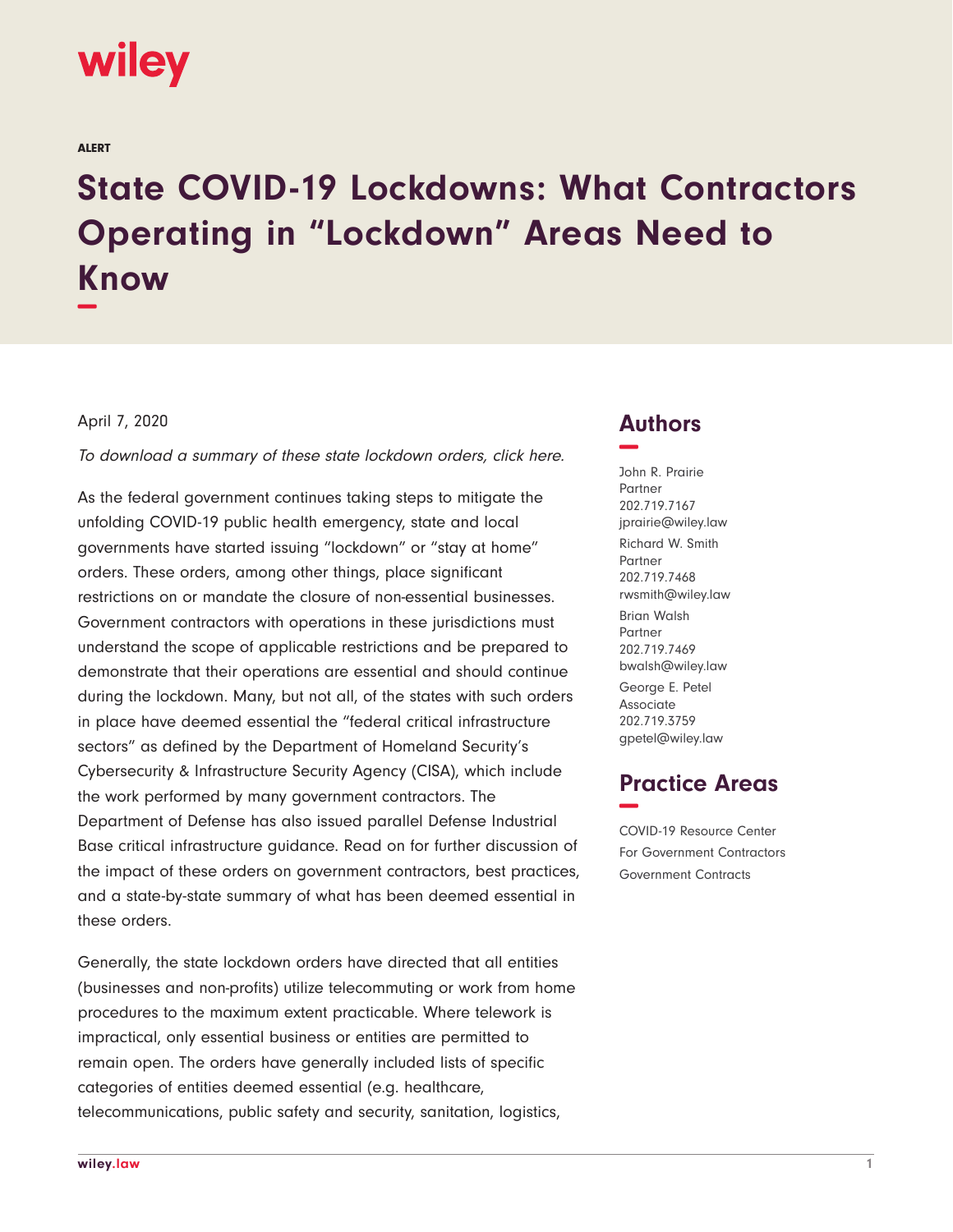financial, grocery stores, and national defense, among others). A few have specifically carved out businesses in the defense industrial base. Some states have also established application procedures to be designated as essential for other entities not otherwise covered.

Additionally, some jurisdictions have also restricted local travel with shelter-in-place orders, and others are expected to follow suit as the pandemic continues. The federal government has restricted international air travel, and commercial air travel may become impractical for a period of time as parts of the country shelter in place and airlines are forced to reduce service.

These restrictions may delay or even prevent government contractors from fulfilling their contractual obligations unless they are deemed essential or are authorized for remote work, a circumstance that the Office of Management and Budget has begun to address. In addition to steps we previously highlighted that contractors should take to protect themselves contractually from the potential disruptions and delays, contractors should also be proactive in preparing to continue operations under lockdown conditions.

Contractors should immediately begin evaluating all of their operations across the United States to determine whether they are properly considered essential. Where they have operations in a state that has issued a lockdown order that does not clearly cover those operations, contractors should follow instructions to apply for essential status immediately. If they have operations in a state that has not yet issued a lockdown order, they should assume that one will issue and be prepared to apply for essential status, if necessary, immediately. Most states are entertaining exemption applications only by email (even if not explicitly stated in the orders), and considerable delays in processing those applications should be expected.

In addition, contractors should communicate with their contracting officers regarding telework where practicable even if not currently permitted under the contract. If contractor employees are unable to telework, contractors should seek specific written direction from their contracting officers stating that their work and employees are exempted from the applicable lockdown restrictions, even if the business is explicitly covered.

Although lockdown restrictions and enforcement will vary by jurisdiction, some contractors are preparing letters from a senior company official, on company letterhead, for employees to bring with them when traveling to and from work. The letters explain that the individual works for "Company X," and that they are supporting a critical function under a government contract. The letters should include as attachments documentation supporting the essential nature of the contractor's operations, such as state lockdown orders identifying the applicable exception, CISA memoranda, or communication from the contracting officer. Similar documentation should be available at each of the contractor's business locations within the state, along with copies of the contractor's pandemic readiness plan, which, at a minimum, should describe the steps the contractor is taking to comply with all Centers for Disease Control and Prevention (CDC) and state health department recommendations for safety. Some contractors, particularly in less densely populated areas, are even reaching out to local law enforcement to make them aware in advance that they will remain open.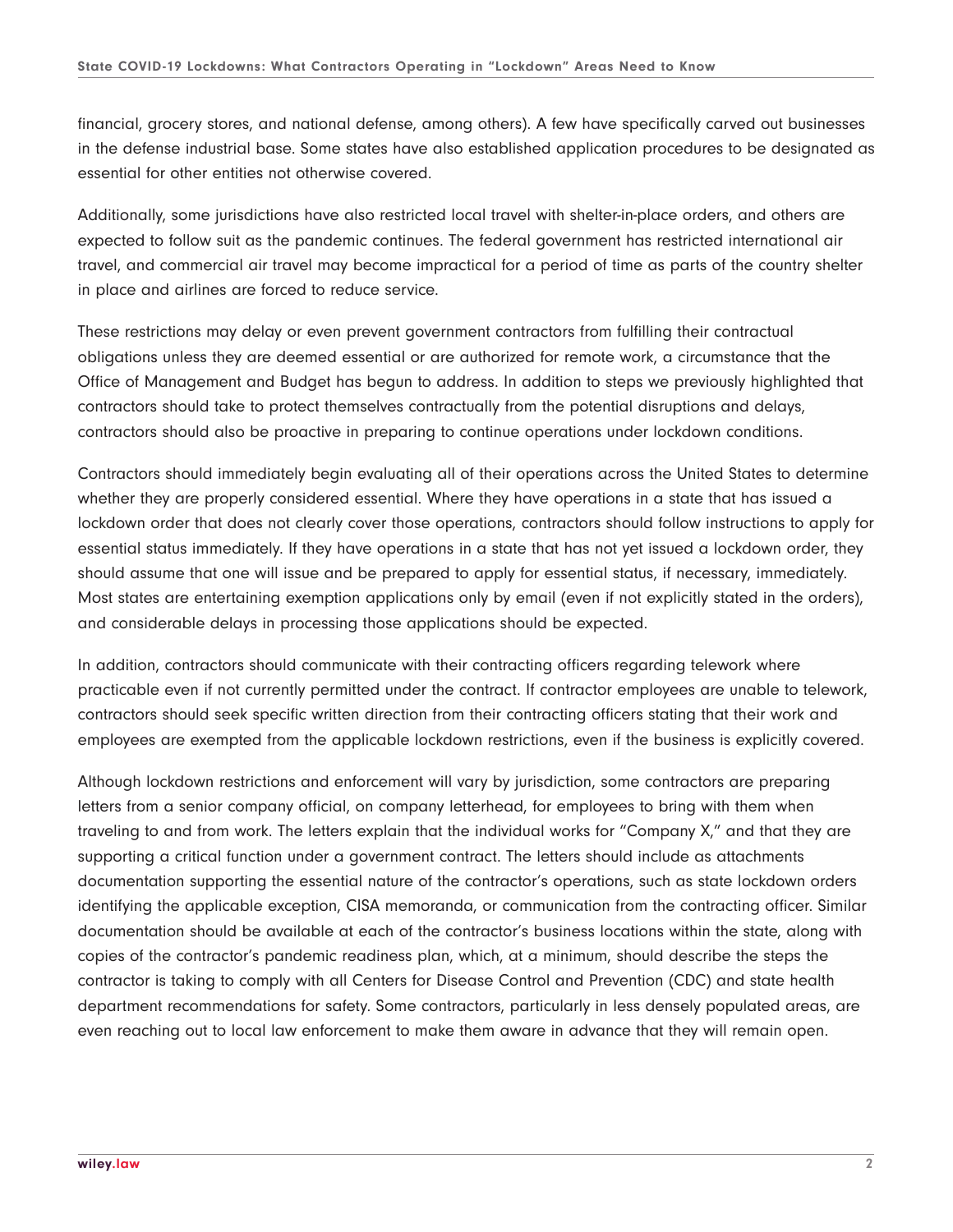We have summarized the relevant provisions of the current lockdown orders that have been issued as of the issuance of this alert, including some of the designated "essential businesses" and whether the orders contain specifics on applying for an exemption. States are continuing to issue lock-down orders and more are expected by the end of the day.

Wiley is actively representing numerous clients who are preparing for lockdown orders in their states, or who are navigating orders that have already issued. Wiley continues to closely monitor the COVID-19 crisis and will update this list as the situation unfolds.

#### **Alabama**

- Prohibits all non-work gatherings of 10 persons or more
- Closes all non-essential businesses and beaches
	- Non-essential businesses include entertainment venues; athletic facilities and activities; closecontact service providers; and select retail stores.

#### **Alaska**

- Orders residents to stay at home except as necessary to meet critical personal needs or work in critical infrastructure jobs.
- All in-state travel between communities is prohibited unless travel is to support critical infrastructure, or for critical personal needs.
- Closes all non-essential businesses
- Essential services and critical infrastructure include:
	- Healthcare operations
	- Essential infrastructure (CISA list adopted)
	- Financial services sector
	- First responders
	- Essential governmental functions
	- Essential businesses (e.g. grocery stores; food and agriculture; businesses that provide food, shelter, social services, and other necessities of life for economically disadvantaged or otherwise needy individuals; media; gas stations; hardware stores; plumbers, electricians, etc.; businesses providing mailing and shipping services, educational institutions; laundromats; restaurants serving take-out and delivery; Businesses that supply products needed for people to work from home; Businesses that supply other essential businesses with the support or supplies necessary to operate; Businesses that transport goods to grocery stores; transportation providers; Home-based care for seniors, adults, or children; Residential facilities and shelters; Professional services; and Childcare facilities.)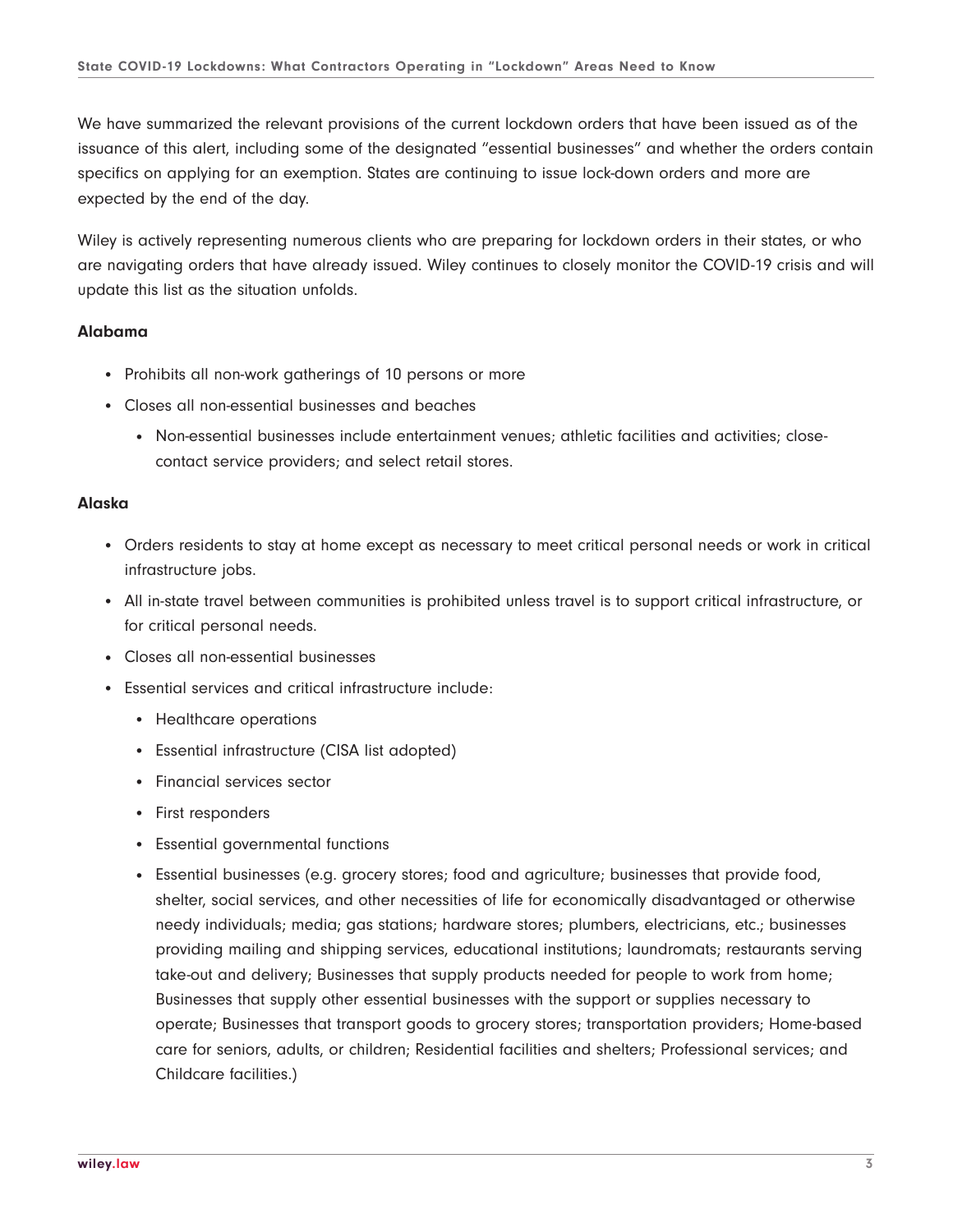#### **Arizona**

- Instructs individuals to stay at home except for:
	- Participate in essential activities
	- Employment/Participation in essential functions
	- Utilizing essential businesses
	- Certain employment
- Orders individuals to limit their use of public transportation
- Non-essential businesses can continue to operate in activities that can be done remote
- Essential services include:
	- Healthcare and Public Health Operations
	- Human Services Operations
	- Essential Infrastructure Operations
	- Essential Governmental Functions
- Essential Businesses include:
	- Stores that sell groceries and medicine
	- Food, beverage, and agriculture
	- Outdoor recreation activities
	- Organizations that provide charitable and social services
	- Media
	- Gas stations and businesses needed for transportation
	- Financial institutions
	- Hardware and supply stores
	- Critical trades
	- Mail, post, shipping, logistics, delivery, and pick-up services
	- Educational institutions
	- Laundry services
	- Restaurants for consumption off-premises
	- Supplies to work from home
	- Supplies for Essential Businesses and Operations
	- Transportation
	- Home-based care and services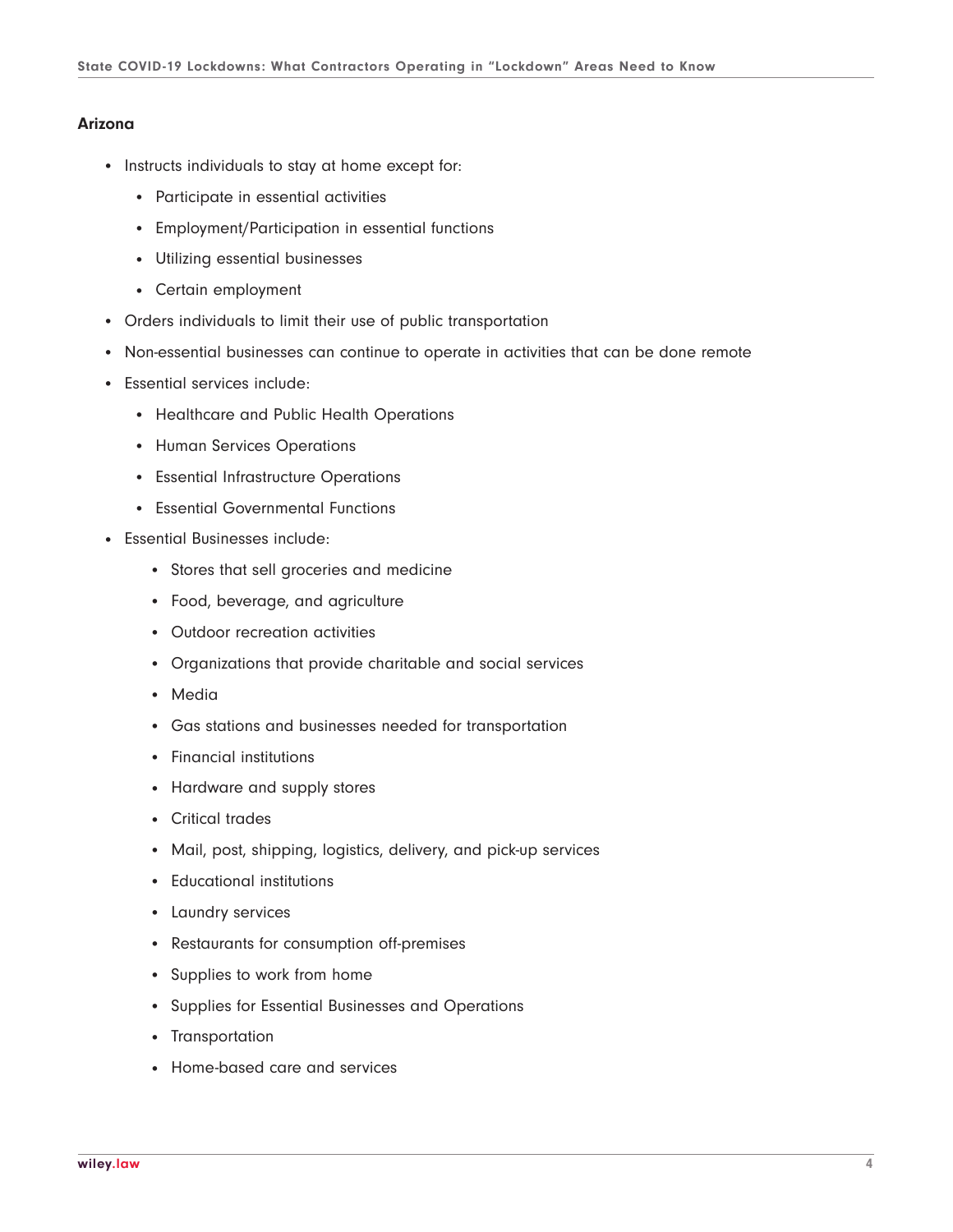- Residential facilities and shelters
- Professional and personal services
- Day care centers for employees exempted by this Executive Order
- Manufacture, distribution, and supply chain for critical products and industries
- Hotels and motels
- Funeral services

#### **California**

- Orders everyone to stay home except to obtain food, provide or obtain care, or travel to an essential job
	- Per the Order of the State Public Health Officer, essential jobs are those needed to maintain continuity of operations of the "federal critical infrastructure sectors" as defined by CISA
- Certain other essential businesses remain exempt from the order: gas stations, pharmacies, grocery stores, convenience stores, banks, and laundry services
- The Office of Emergency Services is ordered to take necessary steps to ensure compliance
- The order does not provide a mechanism for applying to be designated as essential

#### **Colorado**

- Directs everyone to stay at home except for Necessary Activities, Minimum Basic Operations, Critical Government Functions, and Critical Businesses.
	- Exceptions include: obtaining food and other household necessities, going to and from work at critical businesses, seeking medical care, caring for dependents or pets, or caring for a vulnerable person in another location.
- Closes all businesses not considered "Critical Businesses"
- Critical Businesses are defined by a separate public health order:
	- Healthcare operations
	- Critical infrastructure
	- Critical manufacturing
	- Critical retail
	- Critical services
	- News media
	- Financial institutions
	- Providers of Basic Necessities to Economically Disadvantaged Populations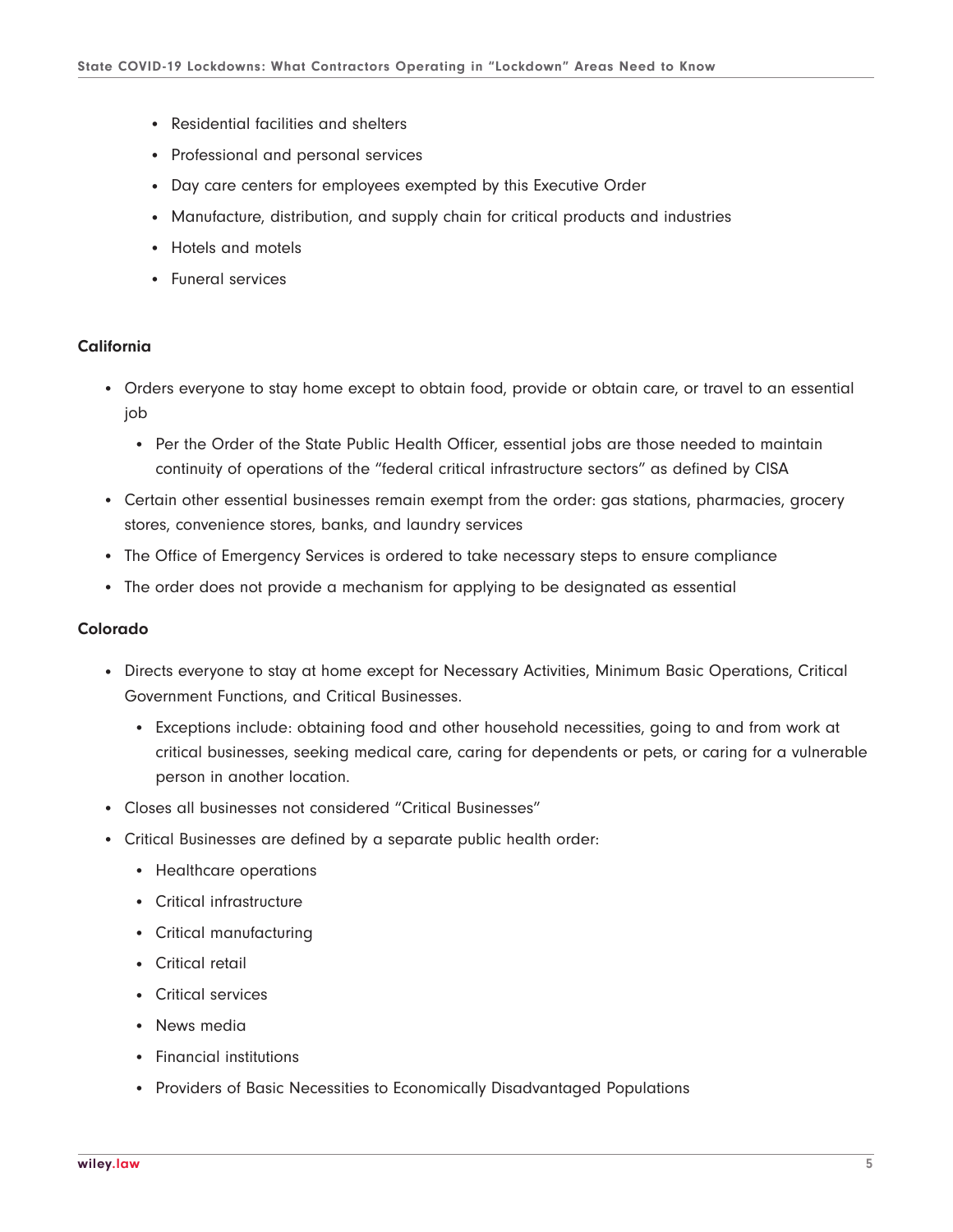- Construction
- Defense
- Critical Services Necessary to Maintain the Safety, Sanitation and Critical Operations of Residences or Other Critical Businesses
- Vendors that Provide Critical Services or Products, Including Logistics and Technology Support, Child Care and Services

## **Connecticut**

- All non-essential in-person businesses and operations must cease
- Essential Businesses, which largely mirror those needed to maintain continuity of operations of the "federal critical infrastructure sectors" as defined by CISA, include:
	- essential healthcare operations (e.g. hospitals)
	- essential infrastructure (e.g. utilities including power generation, fuel supply and transmission, public water and wastewater, telecommunications and data centers, airports/airlines transportation infrastructure such as bus, rail, or for-hire vehicles, garages)
	- essential manufacturing (e.g. medical, agricultural, telecommunications, and industries supporting the essential services required to meet national security commitments to the federal government and U.S. military; the defense industrial base, including aerospace, mechanical and software engineers, manufacturing/production workers, aircraft and weapon system mechanics and maintainers)
	- essential retail (e.g. grocery, pharmacy, hardware)
	- essential services (e.g. sanitation, laundry, cleaning, childcare)
	- media
	- financial institutions
	- professional services (e.g. legal and accounting)
	- social services (e.g. shelters, food banks)
	- construction
	- defense and national security operations supporting the U.S. Government or a contractor to the US government
	- public safety and security
	- government support (e.g. logistics, technology support, other support for essential government services)
- Businesses not covered by the order can request an opinion to be deemed essential by the Department of Economic and Community Development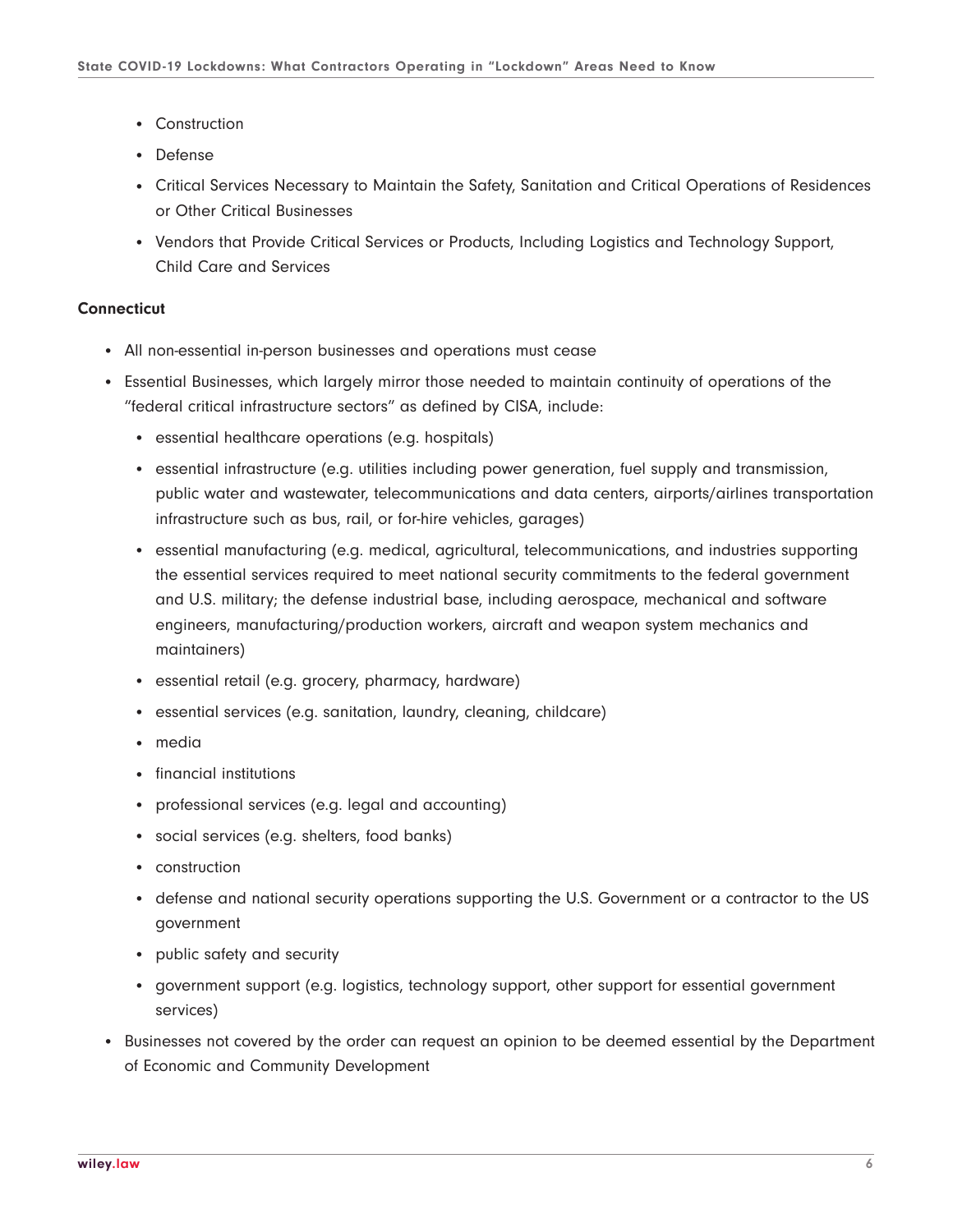#### **Delaware**

- Orders everyone to stay home and prohibits travel except for Essential Activities, which including obtaining necessary health and safety activities, obtaining necessary supplies and services, socially distant recreation, care of others, or to perform work for an Essential Business
- Essential Business includes:
	- Healthcare / Public Health (e.g. hospitals, medical manufacturers, logistics, and research and development, blood and plasma collection, medical cybersecurity, social services, pharmacies, health insurance work that cannot be performed remotely)
	- Law Enforcement and Public Safety
	- Food and Agriculture (e.g. grocery stores and food manufacturers, paper product producers)
	- Energy (e.g. utilities and petroleum and natural gas workers)
	- Water and wastewater
	- Transportation and Logistics (e.g. warehouses, public transit, automotive repair, and air transportation)
	- Public Works (e.g. civil engineers and tradesmen responsible for essential operations of residences)
	- Communications and IT (e.g. communications infrastructure, central offices, media, support for the Network Operations Command Center, Broadcast Operations Control Center and Security Operations Command Center, data centers, cybersecurity)
	- Community-Based Government Operations and Essential Functions
	- Manufacturing
	- Hazardous Materials
	- Financial Services and Insurance
	- Chemical
	- Defense Industrial Base: businesses supporting the essential services required to meet national security commitments to the federal government and U.S. Military, and companies, and their subcontractors, who perform under contract to the Department of Defense providing materials and services to the Department of Defense, and government-owned/contractor- operated and government owned/government-operated facilities.
	- Construction
	- Necessary Product Resellers (e.g. medical supplies, pet stores, hardware)
	- Necessary Retail and Services (e.g. professional services, warehouses, childcare, staffing, retail financial services)
- The order does not provide a mechanism for applying to be designated as essential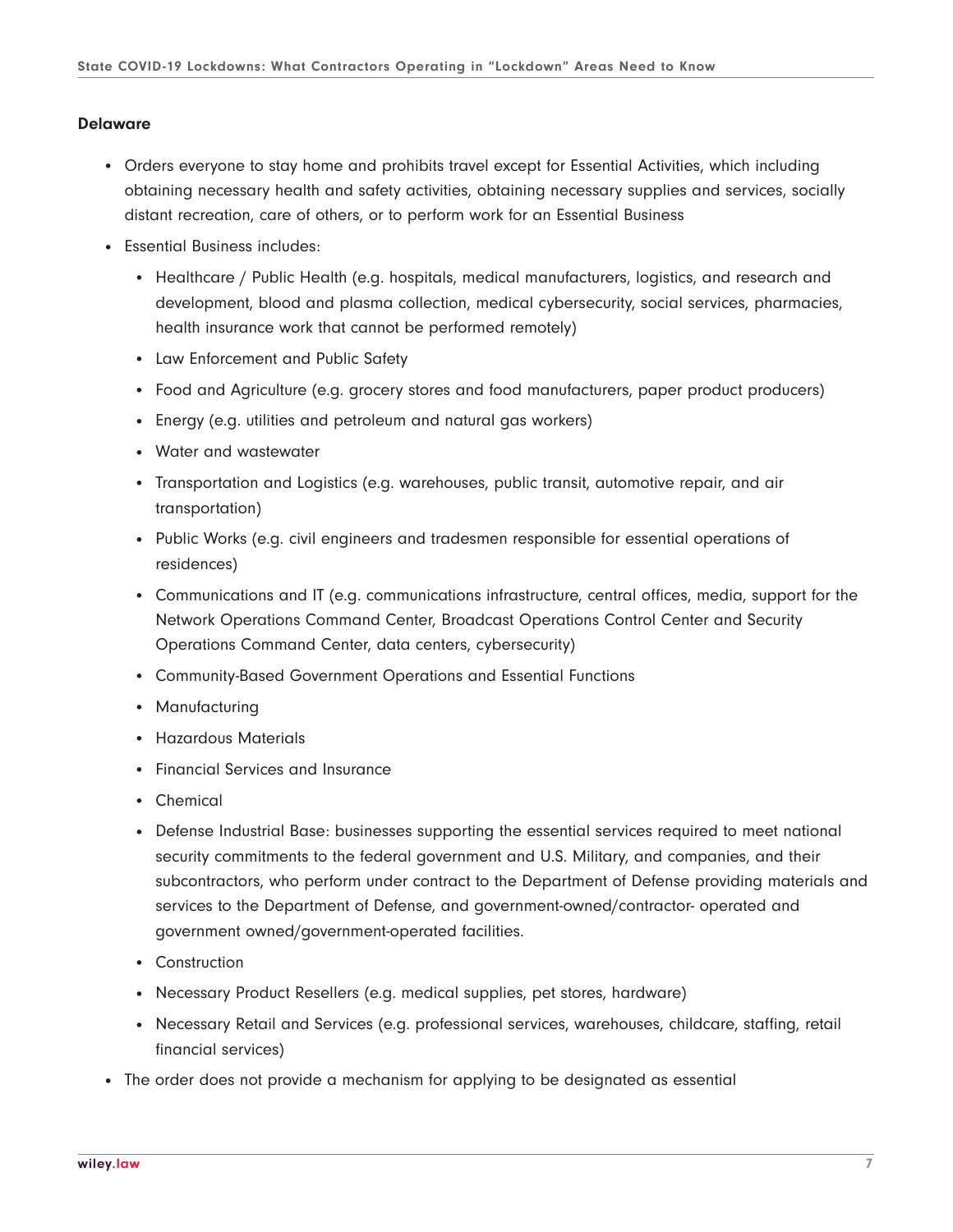#### **Florida**

- Orders all persons to limit their movements and personal interactions outside of their home to only those necessary to obtain or provide essential services or conduct essential activities
- Closes all non-essential businesses
- Essential services includes critical infrastructure under the CISA List
- Essential businesses include:
	- Healthcare providers; grocery stores; food cultivation; businesses providing food and services to the economically disadvantaged; media; banks and financial institutions; hardware stores; contractors and other tradesmen; businesses providing mailing and shipping services; private colleges and trade schools to facilitate online learning; laundromats; restaurants for consumption off-site; businesses supplying office products and other essential businesses with support; businesses that ship and deliver groceries; transportation; home-based care; assisted living facilities; professional services; landscaping and pool care businesses; childcare facilities enabling employees exempted from the order to work; airport, seaport or government facility; pet supply stores; logistics providers; telecommunications providers; provision of propane or natural gas; office space needed for the essential businesses; open construction sites; architectural, engineering, or land survey services; factories, manufacturing facilities, bottling plant or industrial uses; waste management services; and any business that is interacting with customers solely electronically.

# **Georgia**

- Orders residents and visitors to shelter in place, except if they are:
	- Conducting or participating in essential services
	- Performing necessary travel
	- Are engaged in the performance of, or travel to and from, the performance of Minimum Basic Operations for a business, establishment, corporation, non-profit corporation, or organization not classified as Critical Infrastructure; or
	- Are part of the workforce for Critical Infrastructure and are actively engaged in the performance of, or travel to and from, their respective employment.
- Prohibits gatherings of more than 10 people
- Closes all businesses that are not Critical Infrastructure
	- Critical Infrastructure defined by the CISA List
	- Allows businesses to maintain minimum operations

#### **Hawaii**

• Orders everyone "to stay at home or in their place of residence except as necessary to maintain continuity of operations" during the COVID-19 pandemic.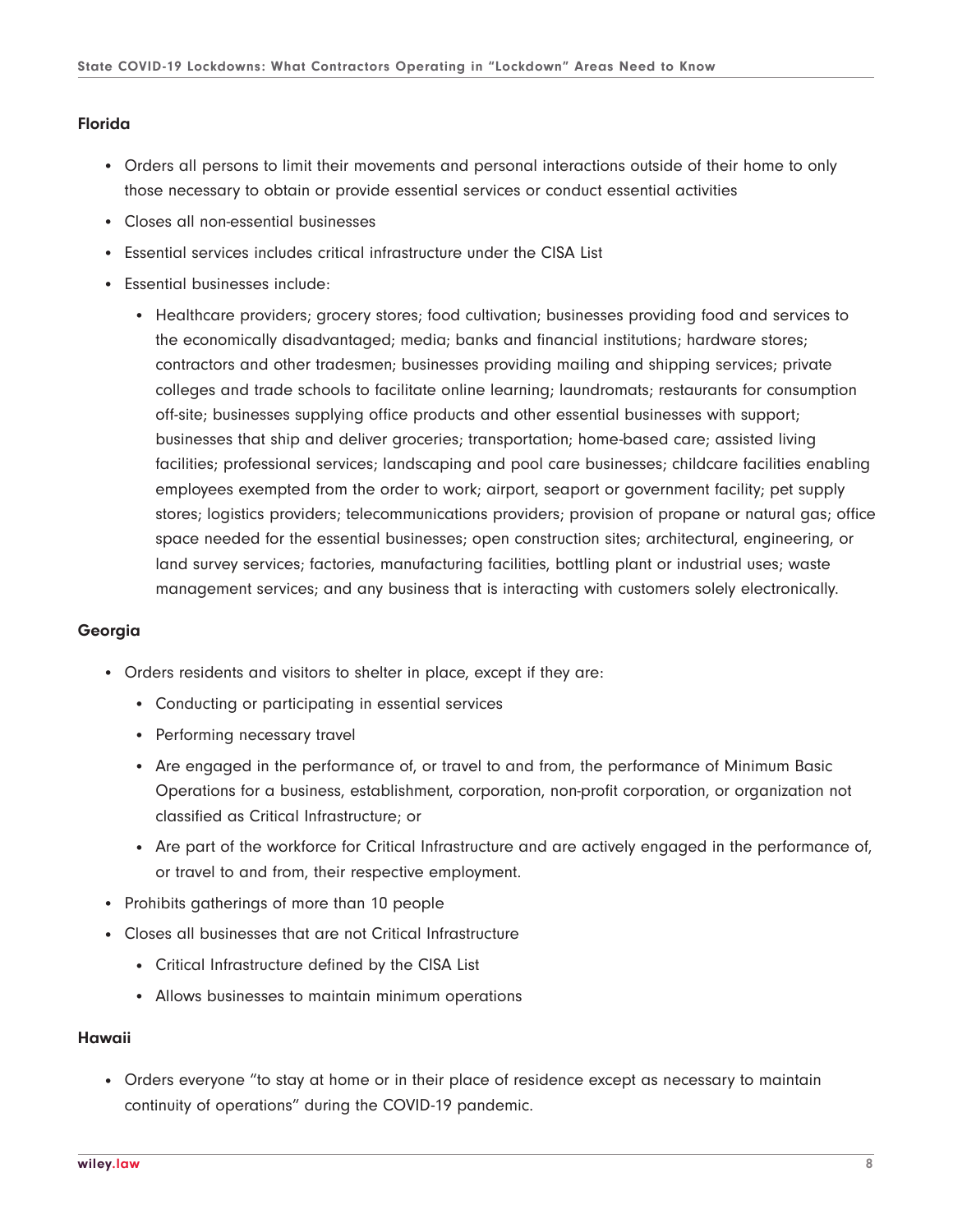- Prohibits any gathering more than 10 people.
- Order ceases all non-essential businesses.
- The order exempts a long list of "essential businesses or operations," defines what people can or cannot do in public, and takes into account social distancing requirements, the homeless population, and criminal penalties.
- Essential businesses are anything used to maintain the critical infrastructure identified by CISA and those designated within the order itself:
	- Healthcare services and facilities;
	- Stores that sell groceries and medicine;
	- Food, beverage, cannabis production and agriculture (e.g. food and beverage manufacturing, production, processing, and cultivation; licensed cannabis cultivation centers; and businesses that provide food, shelter, and other necessities of life for animals);
	- Educational institutions:
	- Organizations that provide charitable and social services;
	- Media;
	- Gas stations and businesses needed for transportation;
	- Financial institutions;
	- Hardware and supply stores;
	- Critical trades (e.g. plumbers, electricians, exterminators, cleaning and janitorial staff for commercial and governmental properties, etc.);
	- Mail, post, shipping, logistics, delivery, and pick-up services;
	- Laundry services;
	- Restaurants for consumption off-premises;
	- Supplies to work from home;
	- Supplies for essential businesses and operations;
	- Transportation;
	- Home-based care and services;
	- Residential facilities and shelters;
	- Professional services (e.g. legal services, accounting services, insurance services, real estate services);
	- Child care services for employees exempted by this Order;
	- Manufacture, distribution, and supply chain for critical products and industries;
	- Critical labor union functions;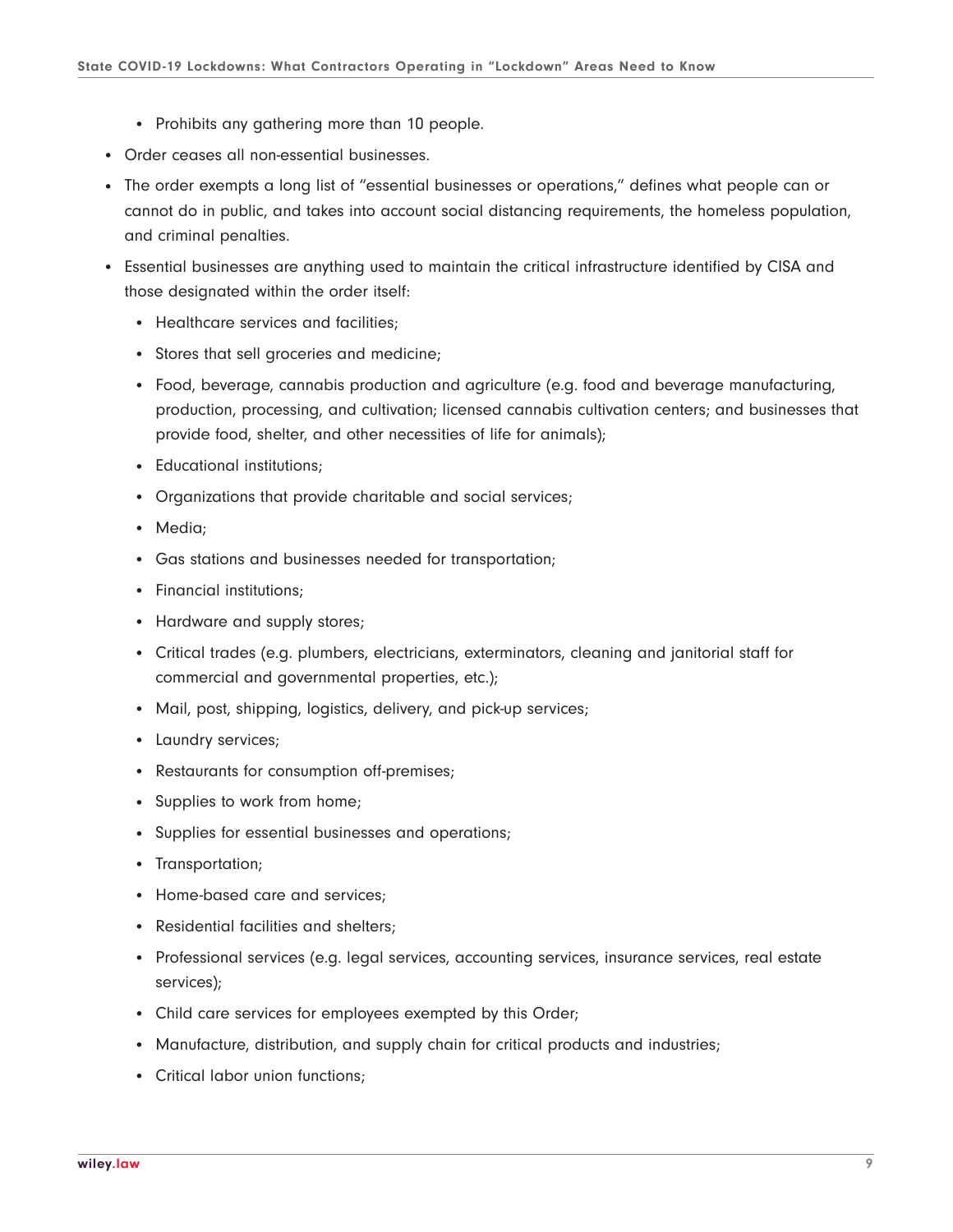- Hotels and motels;
- Funeral services; and
- Government functions.

# **Idaho**

- Requires residents to stay and work from home as much as possible while ensuring all essential services
- Prohibits nonessential travel and gatherings of any size
- Mandates that businesses and government offices cease "nonessential operations at physical locations"
- Essential businesses include:
	- Healthcare operations and essential infrastructure
	- Grocery stores
	- Food cultivation and production
	- Veterinary services
	- Residential and home-based care
	- Pharmacies
	- Hardware stores
	- Gas stations
	- Laundromats
	- Financial institutions (including banks, credit unions, and insurance companies)
	- Essential state and local government functions
	- Limited child care for essential workers
	- Contractors
	- Infrastructure
	- Public safety (including emergency responders)
	- Hotels/motels
	- Maintenance (including electricians, plumbers, utility services, and mechanics)
	- Media

#### **Illinois**

- Gatherings of more than 10 are prohibited
- All non-essential in-person businesses and operations must cease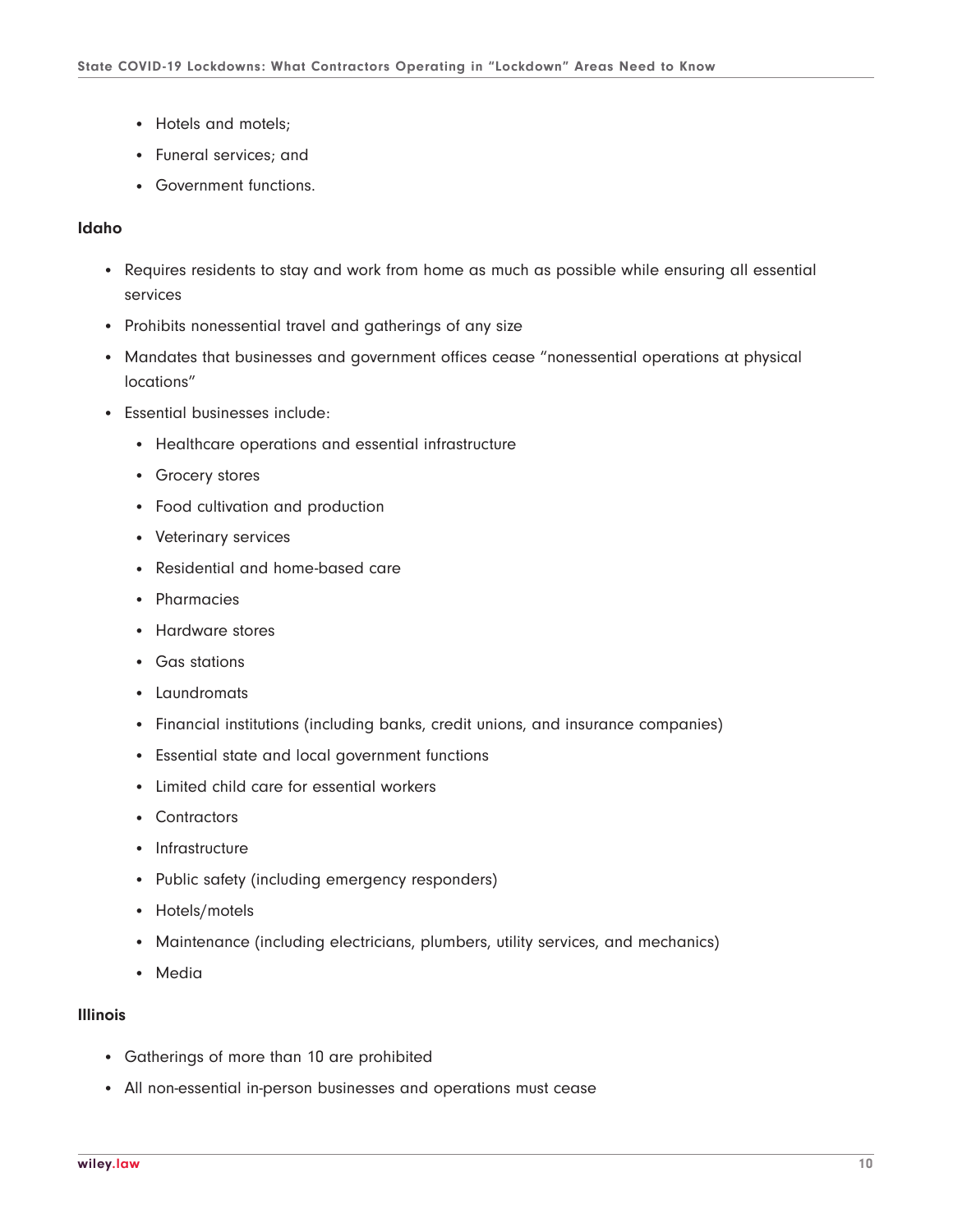- Orders everyone to stay home and prohibits travel except for Essential Activities, Essential Government Functions, or to operate Essential Businesses and Operations
	- Essential Activities, including obtaining necessary health and safety activities, obtaining necessary supplies and services, socially distant recreation, care of others
	- Healthcare and Public Health Operations, including hospitals, medical manufacturers, logistics, and research and development
	- Essential Government Functions, including public safety, courts, military, housing and shelter
	- Essential Businesses and Operations, including:
		- grocery
		- charitable social services
		- media
		- gas stations and transportation infrastructure
		- financial institutions
		- hardware and supply stores
		- construction essential for residences, Essential Activities, and Essential Businesses and **Operations**
		- mail and package services
		- educational institutions providing distance learning, critical research, or other essential functions
		- manufacturing, distribution, and supply chain of essential supplies, including agriculture and food processing
		- professional services (legal, accounting, real estate, insurance)
- The order does not provide a mechanism for applying to be designated as essential

# **Indiana**

- Order calls for all individuals to stay at home except for essential activities, essential government functions, or to participate in essential business and operations.
	- Prohibits any gathering larger than 10 people.
	- Only permits essential travel but allows for public transportation to still function using social distancing requirements.
- Ceases all nonessential businesses.
- Essential businesses include Healthcare and Public Health Operations, Human Services Operations, Essential Governmental Functions, and Essential Infrastructure, as well as:
	- CISA List;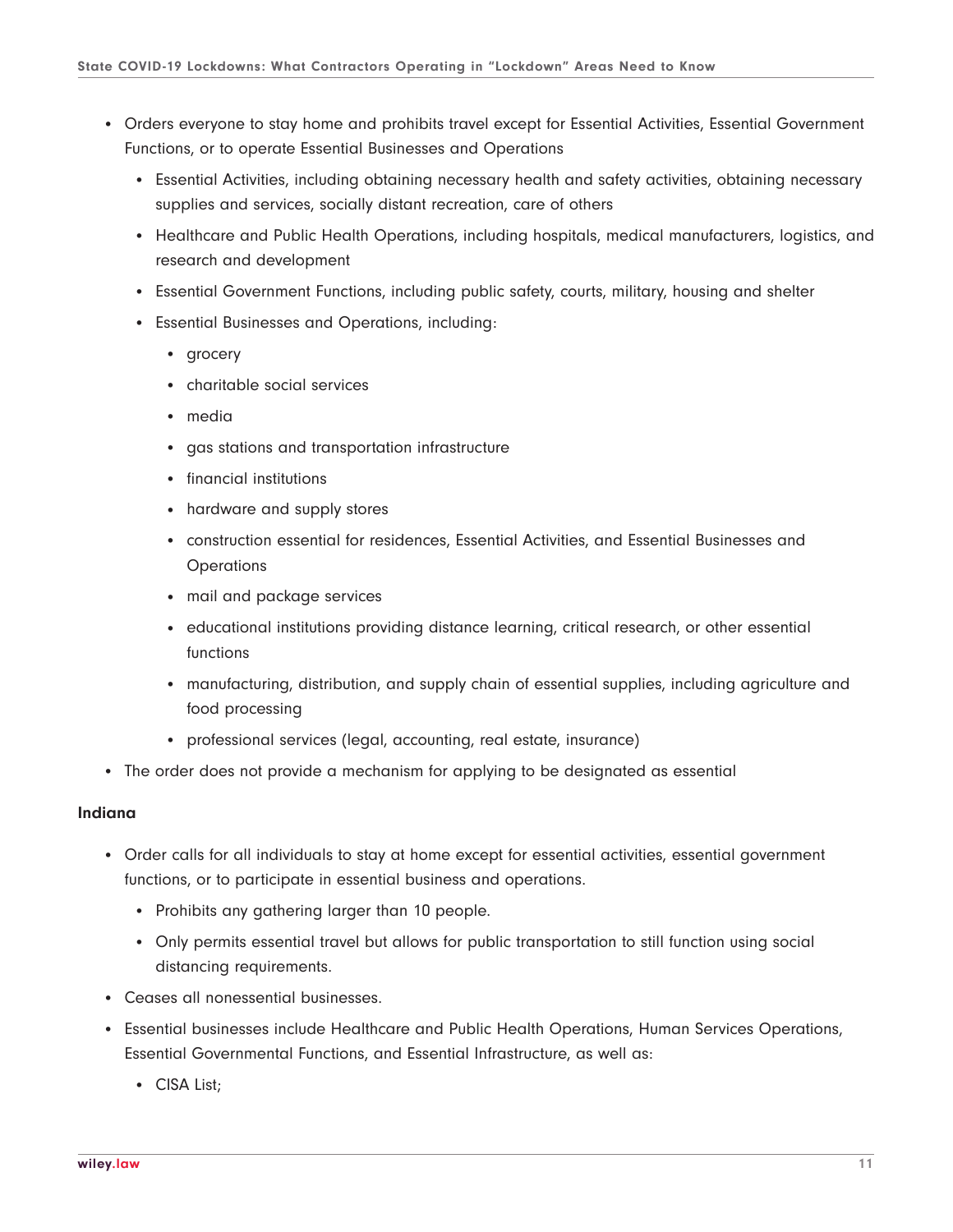- Stores selling groceries and medicine;
- Food, beverage, and agriculture;
- Organizations providing charitable and social services;
- Religious entities (provided it adheres to CDC's quidance on social gatherings);
- Media;
- Gas stations and businesses needed for transportation;
- Financial and insurance institutions;
- Hardware and supply stores;
- Critical trades:
- Mail, post, shipping, logistics, delivery, and pick-up services;
- Educational institutions;
- Laundry services;
- Restaurants for Consumption Off-Premises;
- Supplies to work from home;
- Supplies for essential businesses and operations;
- Transportation;
- Home-based care and services;
- Residential facilities and shelters:
- Professional services;
- Manufacture, distribution, and supply chain for critical products and industries;
- Critical labor union functions;
- Hotels and motels; and
- Funeral services

#### **Kansas**

- Directs residents to stay in their homes unless performing an essential activity—which includes:
	- Obtaining food, medicine and other household necessities;
	- Going to and from work at a business or organization performing an essential function as identified in the Kansas Essential Function Framework (based off of the CISA list);
	- Seeking medical care;
	- Caring for children, family members or pets, or caring for a vulnerable person in another location;
	- Engaging in an outdoor activity, provided individuals maintain a distance of six feet from one another and abide by the 10-person limitation on gathering size.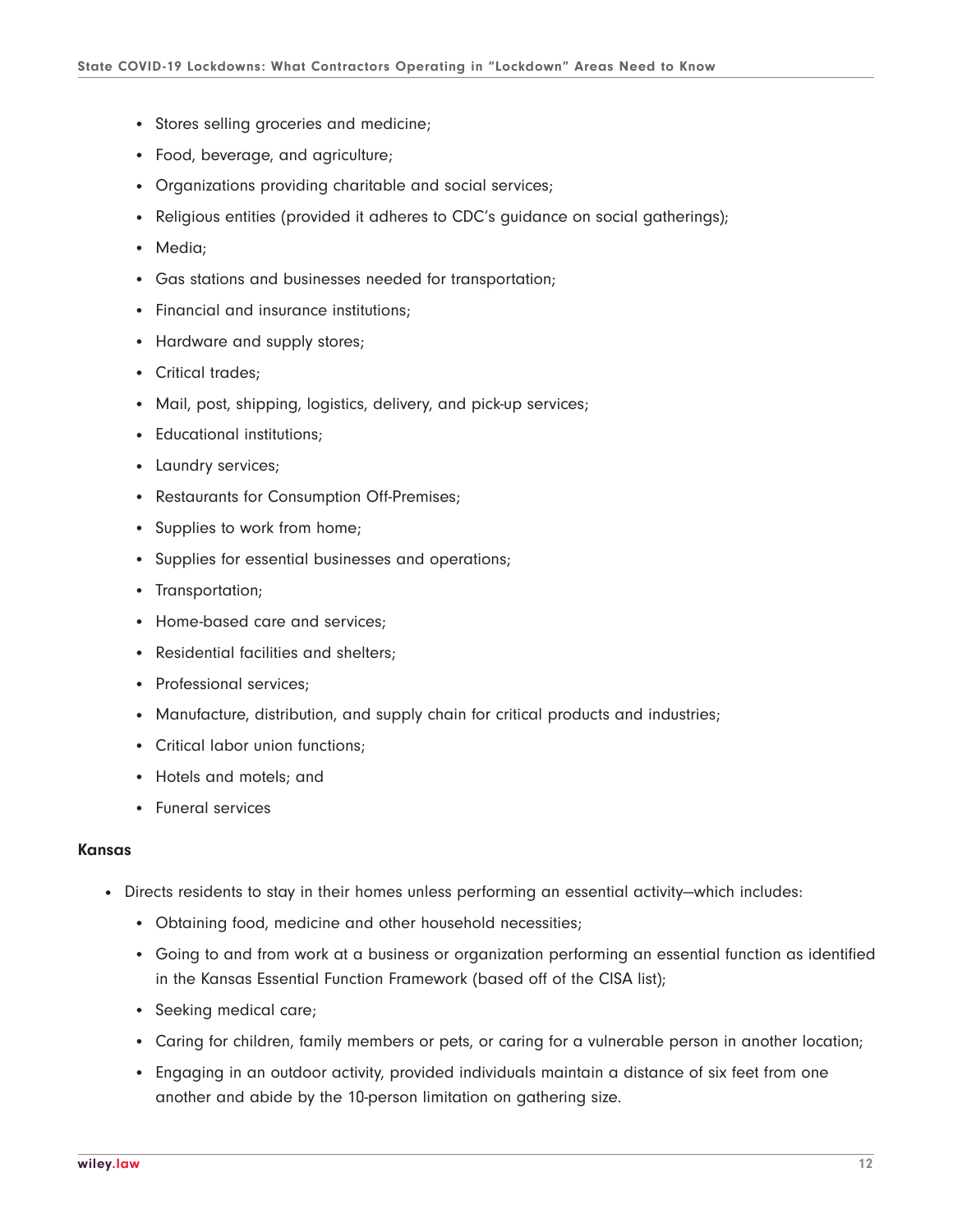● Order lists multiple pages of essential businesses under four functional areas: Connect, Distribute, Manage, and Supply

#### **Kentucky**

- Ordered all nonessential retailers to close within about 24 hours and mandated all elective medical procedures end.
- Life-sustaining retail businesses that will stay open include grocery stores, pharmacies, banks, hardware stores, gas stations, and other businesses that provide staple goods.
- Mandated that entertainment, sporting goods, clothing, shoe, jewelry and furniture stores, florists, bookstores, and auto dealers close.
	- Non-essential retail businesses can still fill phone and online orders through curbside services or delivery.
- Retail businesses that remain open must follow, to the fullest extent practicable, social distancing and hygiene guidance from the CDC and the Kentucky Department for Public Health.
- Failure to follow the order could subject a business to closure.

# **Louisiana**

- Gatherings of more than 10 are prohibited
- All state offices are closed to the public
- Orders everyone to stay home and prohibits travel except for Essential Activities, which include:
	- Obtaining food, medicine, or other essential supplies
	- Obtaining non-elective medical care
	- Travel to essential jobs, defined as those needed to maintain continuity of operations of the "federal critical infrastructure sectors" as defined by CISA, in addition to those jobs necessary to provide the other Essential Activities in the order
	- Travel to visit relatives, to places of worship, or to engage in outdoor activities
- The order does not provide a mechanism for applying to be designated as essential

#### **Maine**

- Orders individuals to stay home except:
	- To conduct or participate in Essential Activities
	- Workers at Essential Businesses and Operations
	- Workers at Non-Essential Businesses to engage in minimal operations or delivery of goods
- Limits in-store gatherings based on square footage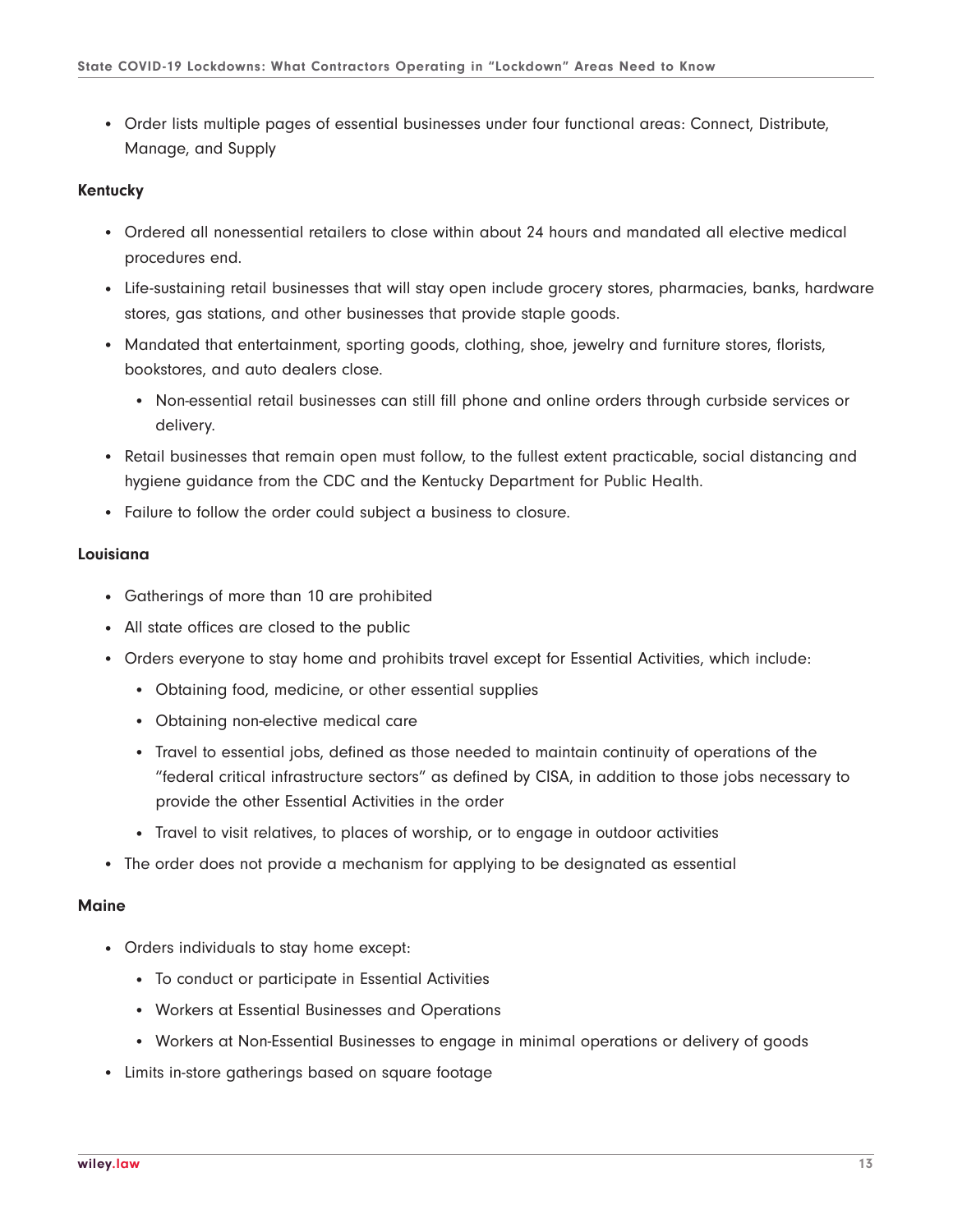- All non-essential businesses must cease on site operations
- Essential businesses and operations include:
	- CISA List
	- Food processing and agriculture; fishing and aquaculture; industrial manufacturing; construction and maintenance of essential infrastructure; trash collection and transfer stations; grocery and household goods; forest products; essential home repair, hardware and auto repair; pharmacy and other medical, psychiatric, and long-term care facilities; group homes and residential treatment facilities; biomedical, life science, behavioral health, health care, dental care, and long-term services and supports providers and organizations; child care providers; post offices and shipping outlets; banks and credit unions; gas stations and laundromats; veterinary clinics, animal welfare and animal feed and supply stores; truck delivery and distribution of goods; public transportation; legal, business, professional, environmental permitting and insurance services; hotel and commercial lodging; and all utilities.

# **Maryland**

- Orders all residents to stay in their homes except to conduct or participate in essential activities or to work at an essential business
- Essential activities include:
	- Obtaining necessary supplies or services for one's self, family, household members, pets, or livestock;
	- Engaging in activities essential for the health and safety of one's self, family, household members, pets, or livestock;
	- Caring for a family member, friend, pet, or livestock in another household or location;
	- Traveling to and from an educational institution for purposes of receiving meals or instructional materials for distance learning;
	- Engaging in outdoor exercise activities but only in compliance with applicable social distancing guidance;
	- Travel required by a law enforcement officer or court order; or
	- Traveling to and from a federal, State, or local government building for a necessary purpose.
- Order calls for the closure of non-essential businesses and bans any gathering of more than 10 people
- Order excludes:
	- Critical infrastructure sectors identified by CISA
	- Federal, state or local government unit, building, or facility
	- Media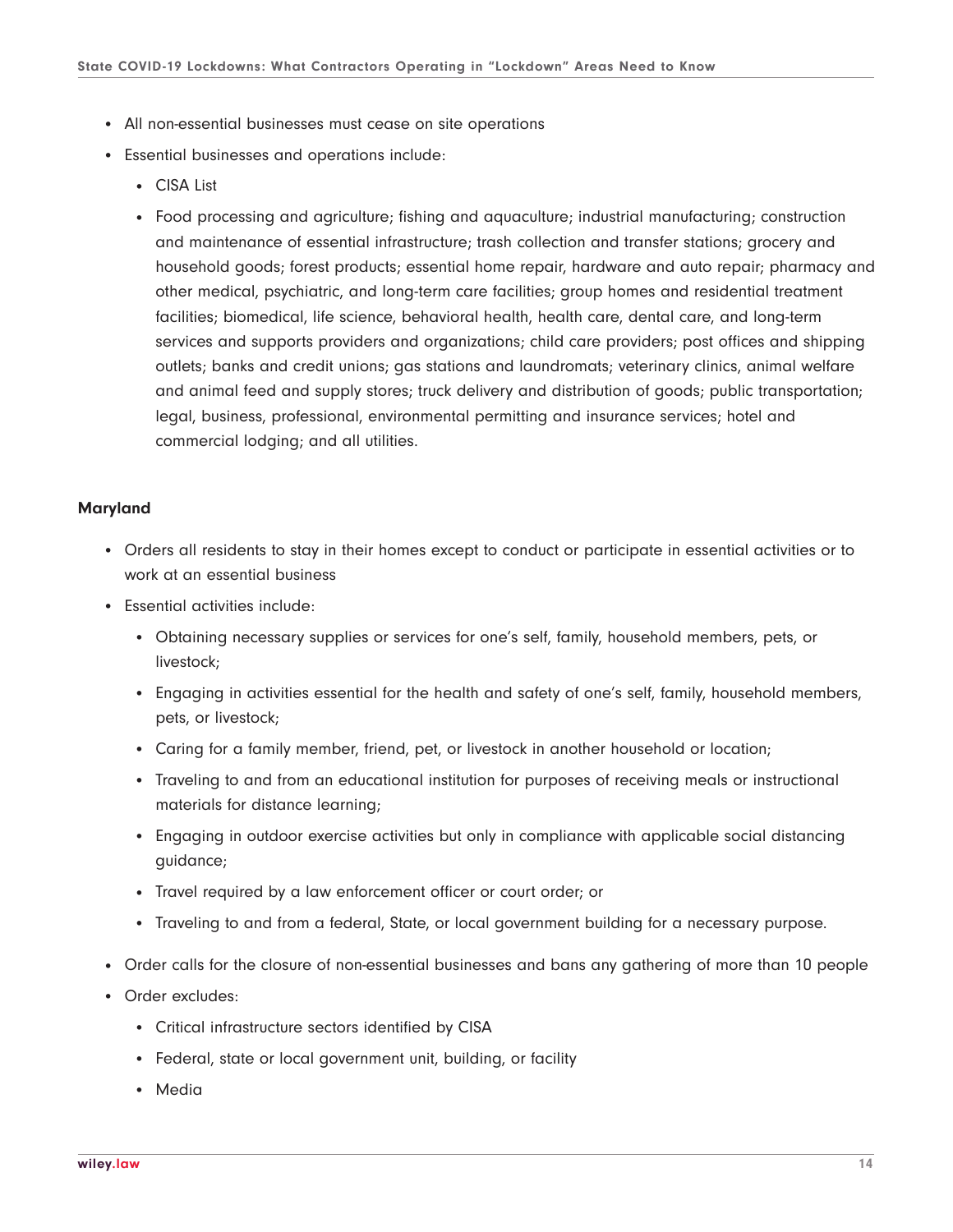• Any non-profit organizations or facilities providing essential services to low-income persons

### **Massachusetts**

- Gatherings of more than 10 are prohibited
- All non-essential in-person businesses and operations must cease
- Essential Business includes those needed to maintain continuity of operations of the "federal critical infrastructure sectors" as defined by CISA including:
	- Healthcare / Public Health (e.g. hospitals, medical manufacturers, logistics, and research and development, blood and plasma collection, medical cybersecurity, social services, pharmacies, health insurance work that cannot be performed remotely)
	- Law Enforcement and Public Safety
	- Food and Agriculture (e.g. grocery stores and food manufacturers, paper product producers)
	- Energy (e.g. utilities and petroleum and natural gas workers)
	- Water and wastewater
	- Transportation and Logistics (e.g. warehouses, public transit, automotive repair, and air transportation)
	- Public Works (e.g. civil engineers and tradesmen responsible for essential operations of residences)
	- Communications and IT (e.g. communications infrastructure, central offices, media, support for the Network Operations Command Center, Broadcast Operations Control Center and Security Operations Command Center, data centers, cybersecurity)
	- Community-Based Government Operations and Essential Functions
	- Critical Manufacturing (e.g. medical supply chains, transportation, energy, communications, food and agriculture, chemical manufacturing, nuclear facilities, the operation of dams, water and wastewater treatment, emergency services, and the defense industrial base)
	- Hazardous Materials
	- Financial Services and Insurance
	- Chemical
	- Defense Industrial Base: businesses supporting the essential services required to meet national security commitments to the federal government and U.S. Military, and companies, and their subcontractors, who perform under contract to the Department of Defense providing materials and services to the Department of Defense, and government-owned/contractor-operated and government owned/government-operated facilities.
	- Construction
	- Necessary Product Resellers (e.g. medical supplies, pet stores, hardware)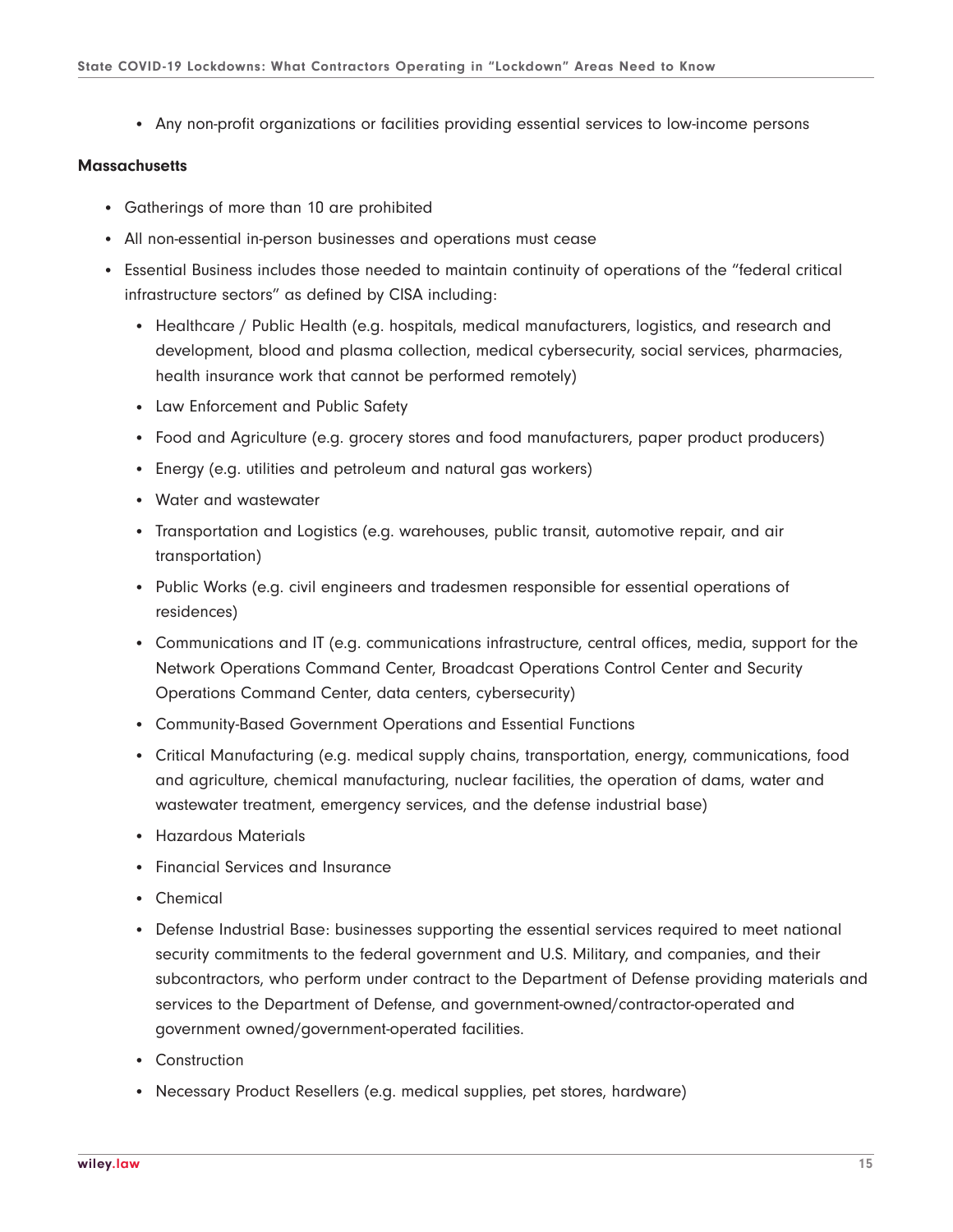• Businesses not covered by the order may request designation here.

#### **Michigan**

- Order prohibits in-person work that is not necessary to sustain or protect life
- Order calls for all individuals to stay at home except:
	- To engage in outdoor activity with remaining at least six feet from people from outside the individual's household;
	- To perform their jobs as critical infrastructure workers after being so designated by their employers;
	- To conduct minimum basic operations after being designated to perform such work by their employers;
	- To perform necessary government activities;
	- To perform tasks that are necessary to their health and safety, or to the health and safety of their family or household members (including pets);
	- To obtain necessary services or supplies for themselves, their family or household members, and their vehicles. Individuals must secure such services or supplies via delivery to the maximum extent possible;
	- To care for a family member or a family member's pet in another household;
	- To care for minors, dependents, the elderly, persons with disabilities, or other vulnerable persons;
	- To visit an individual under the care of a health care facility, residential care facility, or congregate care facility, to the extent otherwise permitted;
	- To attend legal proceedings or hearings for essential or emergency purposes as ordered by a court;
	- To work or volunteer for businesses or operations (including both religious and secular nonprofit organizations) that provide food, shelter, and other necessities of life for economically disadvantaged or otherwise needy individuals, individuals who need assistance as a result of this emergency, and people with disabilities.
- Critical infrastructure is considered that described by CISA. In addition:
	- Child care workers who need to serve critical infrastructure workers;
	- Workers at designated suppliers and distribution centers;
	- Workers in the insurance industry;
	- Workers and volunteers for businesses or operations providing food, shelter, and other necessities of life for economically disadvantaged or otherwise needy individuals, individuals who need assistance as a result of this emergency, and people with disabilities;
	- Workers performing critical labor union functions.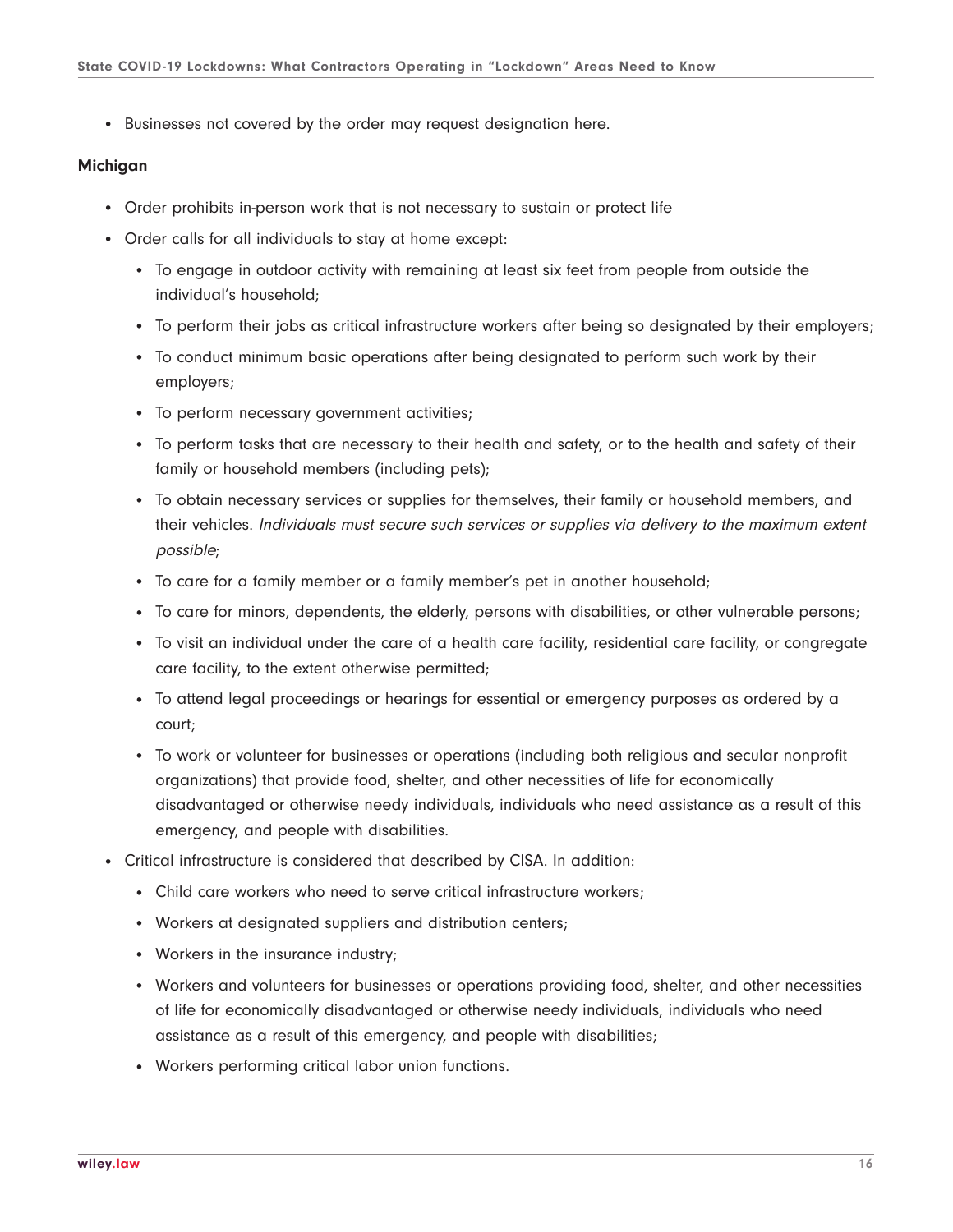#### **Minnesota**

- Orders everyone to stay home except to engage in the designated Activities and Critical Sector work
	- Activities include: Relocation to ensure safety; Health and safety activities; Outdoor activities; Necessary supplies and services; Essential intrastate and interstate travel; Care of others; Displacement; and Tribal Activities & Land.
- Critical sectors include:
	- CISA list; Healthcare and public health; Law enforcement, public safety, and first responders; Food and agriculture; Energy; Water and wastewater; Transportation and logistics; Public Works; Communications and information technology; Other community-based government operations and essential functions; Critical manufacturing; Hazardous materials; Financial services; Chemical; Defense industrial base; Tribal Governments; The Judicial Branch; The Executive Branch; Executive Constitutional Offices; The Legislative Branch; Federal Employees; National Guard; Faith leaders and workers; Education; Construction and critical trade; Child care providers; Hotels, residential facilities, and shelters; Shelters for displaced individuals; Charitable and social services organizations; Legal service; Notaries; Critical Labor Union Function; Laundry services; Animal shelters and veterinarians; Real Estate Transactions; and Essential Supply Stores

#### **Mississippi**

- Issued a shelter in place order
	- Individuals may leave residence for essential activities and essential travel
- Ceases all non-essential businesses and operations except minimum operations
- Essential businesses include
	- Essential Government Functions; Essential Healthcare Operations; Essential Infrastructure; Essential Manufacturing; Agriculture and Farming; Essential Retail (e.g. grocery stores); Media; Professional services; Providers of Basic Necessities to the Economically Disadvantaged; Construction and Construction Related Services; Maintain Safety and Sanitation; Essential Vendors (e.g. Logistics and technology support, child care programs and services, medical waste disposal and hazardous waste disposal); Religious Entities not exceeding 10 people; Financial services; Defense industrial base; and CISA list

#### **Montana**

- Orders individuals to stay at home except for essential activities or to operate essential businesses and operations
- Closes all non-essential businesses and operations
- Prohibits gatherings of all sizes and limits travel to essential travel or travel for essential activities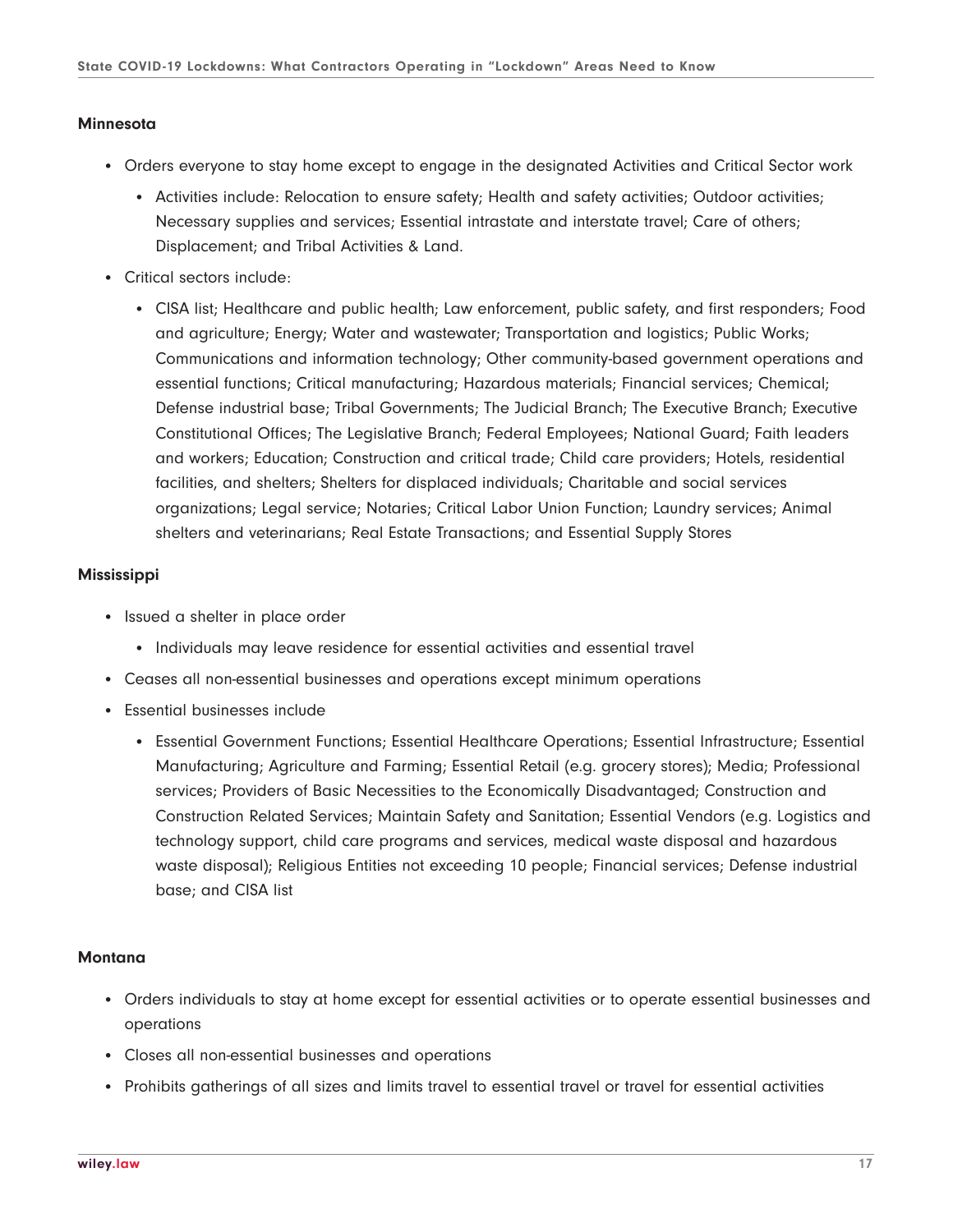- Essential businesses include:
	- CISA List
	- Stores that sell groceries and medicine
	- Food and beverage production and agriculture
	- Organizations that provide charitable and social services
	- Media
	- Gas stations and businesses needed for transportation
	- Financial and real estate services and institutions
	- Hardware and supply stores
	- Critical trades
	- Mail, post, shipping, logistics, delivery, and pick-up services
	- Educational institutions
	- Laundry services
	- Restaurants for consumption off-premises
	- Supplies to work from home
	- Supplies for essential businesses and operations
	- Transportation
	- Home-based care and services
	- Residential facilities and shelters
	- Professional services
	- Manufacture, distribution, and supply chain for critical products and industries
	- Critical labor union functions
	- Hotels and motels
	- Funeral services

#### **Nevada**

- All non-essential in-person businesses and operations must cease
- Essential businesses included in the order:
	- Health care providers
	- Grocery stores, convenience stores, pharmacies, and cannabis delivery dispensaries
	- Financial institutions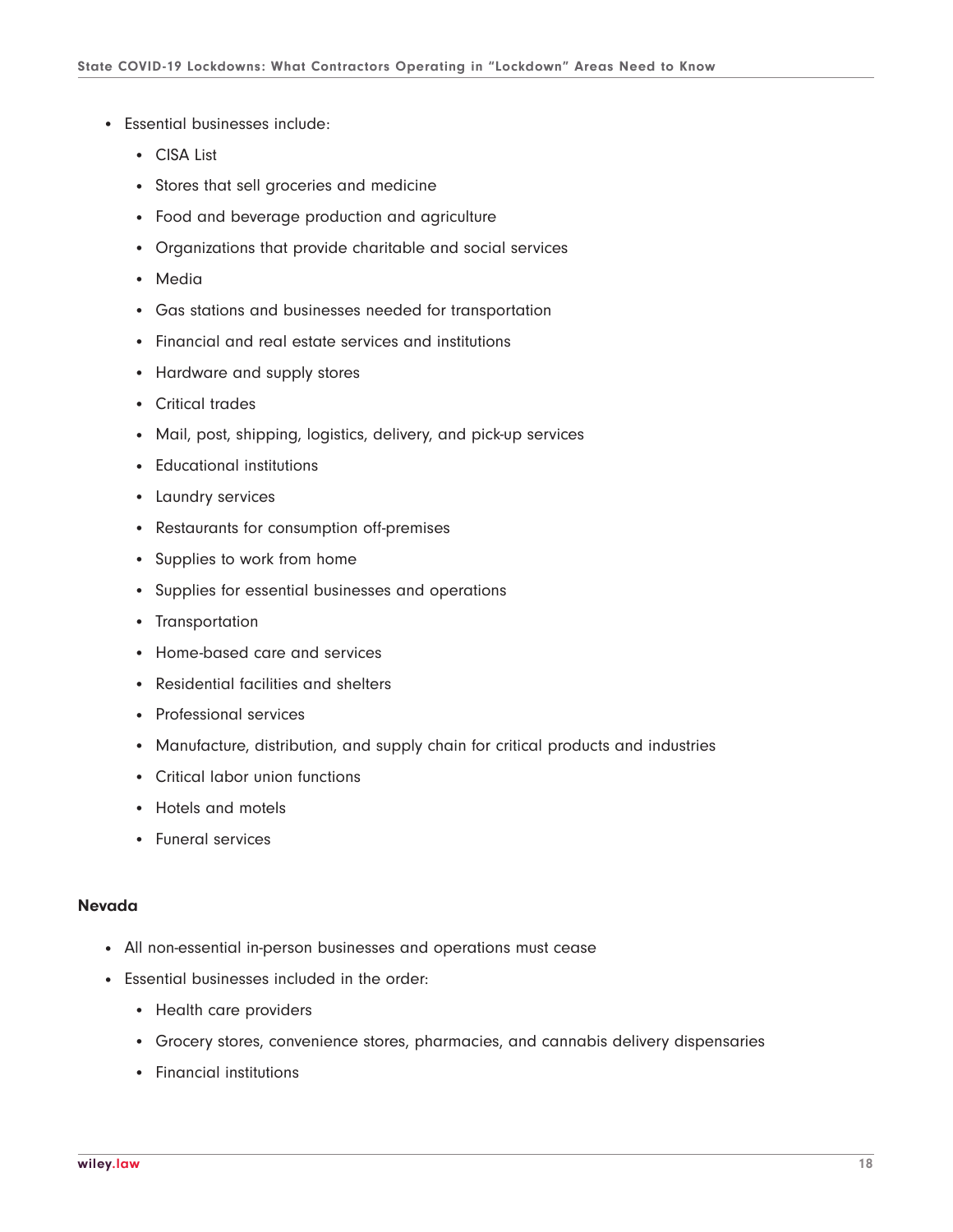- Security services
- Gas stations
- Construction, mining, manufacturing and infrastructure operations
- Those needed to maintain continuity of operations of the "federal critical infrastructure sectors" as defined by CISA, in addition to those jobs necessary to provide the other Essential Activities in the order
- The order does not provide a mechanism for applying to be designated as essential

#### **New Hampshire**

- Directs everyone to stay at home except for essentials
- Directs all non-essential businesses that haven't already closed to end "in-person and public-interacting operations"
- Closes all beaches and prohibits all gatherings with more than 10 individuals
- List of industry sectors providing essential services include:
	- Law Enforcement, Public Safety, First Responders
	- Food and Agriculture
	- Health Care/Public Health/Human Services
	- Electricity industry
	- Petroleum workers
	- Natural and propane gas workers
	- Steam workers
	- Waste and Wastewater
	- Transportation and Logistics
	- Public Works
	- Communications
	- Information Technology
	- Other Community-Based Essential Functions
	- Manufacturing
	- Hazardous Materials
	- Financial Services
	- Chemical
	- Defense Industrial Base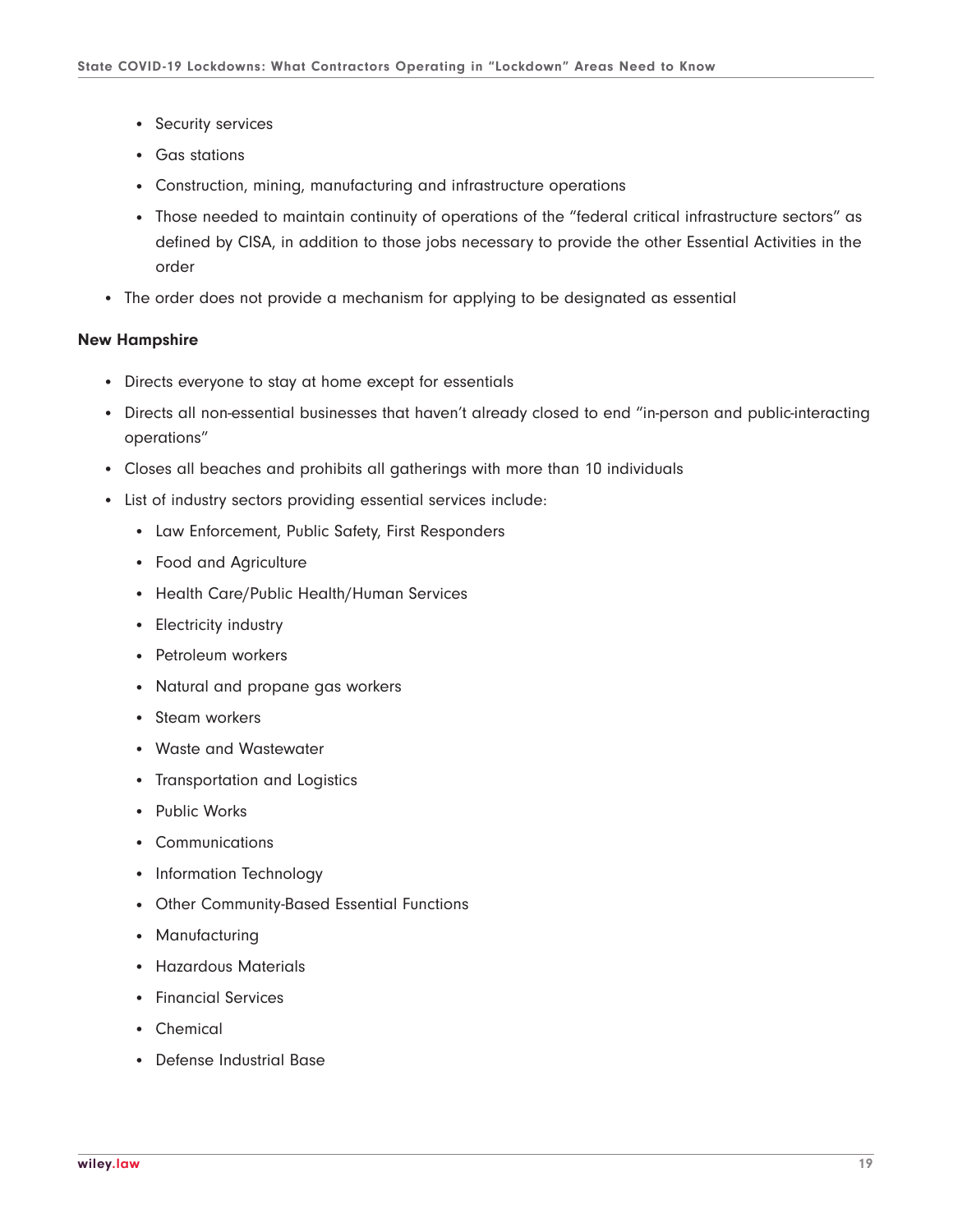#### **New Jersey**

- Orders everyone to stay home except to obtain food, goods, or services from an essential retail business; to provide or obtain care, safety, or social services; for religious, political, or educational reasons; or to travel to an essential job
- Telework ordered wherever practicable
- All gatherings are cancelled
- Travel using public transportation strongly discouraged
- All non-essential business closed, which does not include the following essential businesses and essential employees:
	- Healthcare facilities
	- Ancillary stores within healthcare facilities
	- Pharmacies, medical marijuana dispensaries, and medical supply stores
	- Grocery stores, including gas stations, convenience stores, and liquor stores
	- Hardware and home improvement stores
	- Banks and other financial institutions
	- Car dealerships, but only for auto maintenance and repair, and auto mechanics
	- Printing and office supply shops
	- Mail and delivery stores
	- Cashiers or store clerks at essential retail
	- Construction workers
	- Utility workers
	- Repair workers
	- Warehouse workers
	- Lab researchers
	- Information technology maintenance workers
	- Janitorial and custodial staff
	- Certain administrative staff
- The Order also exempts public safety, media, essential social services, operations of the federal government or the movement of federal officials acting in their official capacity
- The State Director of Emergency Management has the authority to make additions, amendments, clarifications, exceptions, and exclusions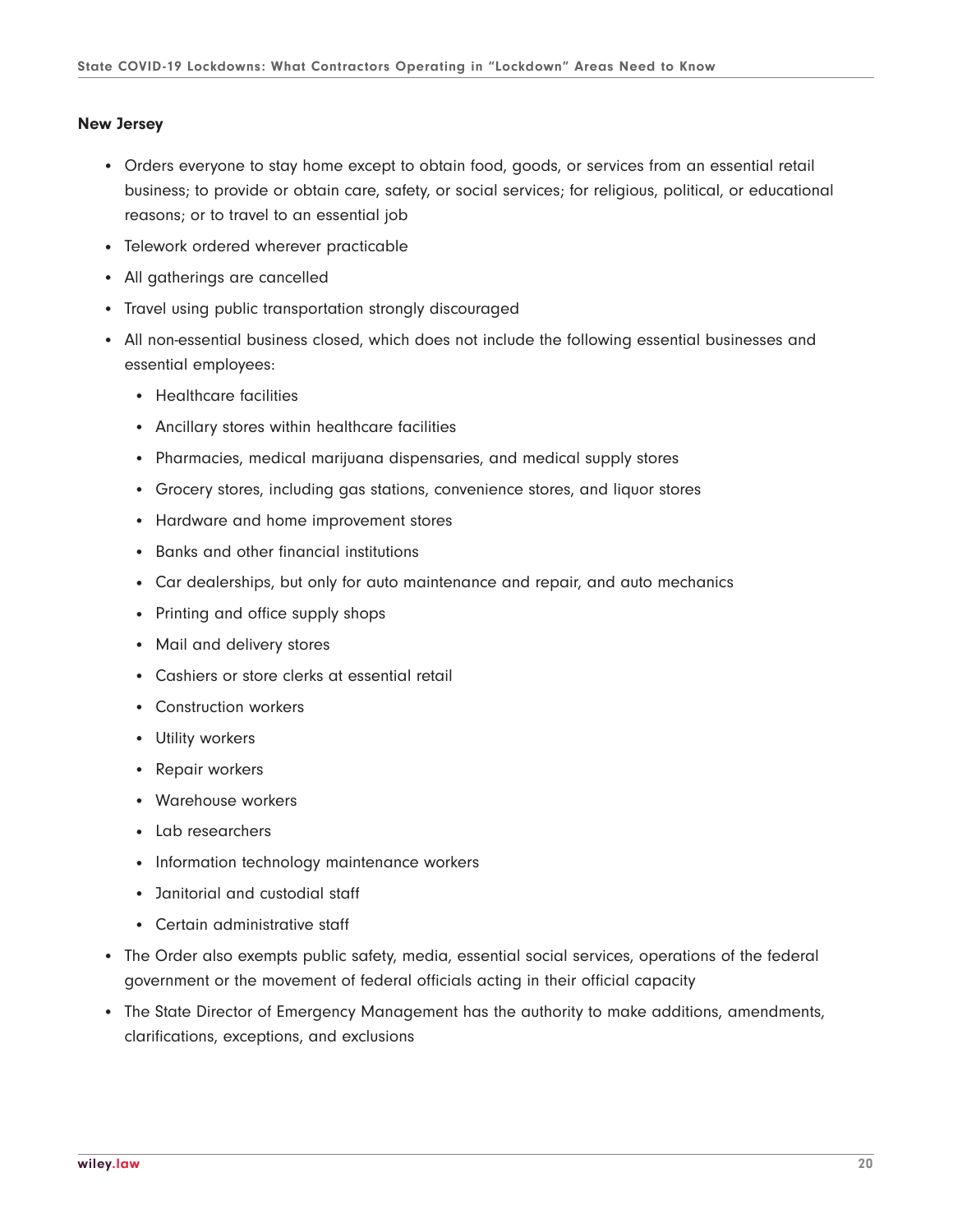# **New Mexico**

- Instructs all individuals to stay home except for outings essential to health, safety, and welfare
- Prohibits all gatherings of five or more people
- Order ceases all non-essential businesses and essential businesses should minimize their operations and staff to the greatest extent possible
- "Essential business" means any business or non-profit entity falling within one or more of the following categories:
	- Health care operations; Homeless shelters, food banks, and other services providing care to indigent or needy populations; Childcare facilities necessary to provide services to those workers employed by essential businesses and essential non-profit entities; Grocery stores; Farms, ranches and other food cultivation; All facilities used by law enforcement personnel, first responders, firefighters, emergency management personnel, and dispatch operators; Infrastructure operations; Manufacturing operations; Services necessary to maintain the safety and sanitation of residences or essential businesses; Media services; Gas stations; Hardware stores; Laundromats and dry cleaner services; Utilities; Funeral homes, crematoriums, and cemeteries; Banks, credit unions, insurance providers, payroll services, brokerage services, and investment management firms; Real estate services; Businesses providing mailing and shipping services; Laboratories and defense and national security-related operations supporting the United States government or a contractor to the United States government; Restaurants, but only for delivery or carry out and local breweries or distillers but only for carry out; Professional services; and Logistics and businesses that store, ship, or deliver groceries, food, goods, or services directly to residences or retailers.

# **New York**

- Non-essential gatherings of any size for any reason banned
- All non-essential business must shut down in-office functions
- Applies to business lines: if part of the business is essential then **only** that part of the business is exempt
- Categories of exempt businesses provided in New York's guidance to Executive Order 202 include:
	- essential healthcare operations (e.g. hospitals)
	- essential infrastructure (e.g. utilities including power generation, fuel supply and transmission, public water and wastewater, telecommunications and data centers, airports/airlines transportation infrastructure such as bus, rail, or for-hire vehicles, garages)
	- essential manufacturing (e.g. medical, agricultural, telecommunications)
	- essential retail (e.g. grocery, pharmacy, hardware)
	- essential services (sanitation, laundry, cleaning, childcare)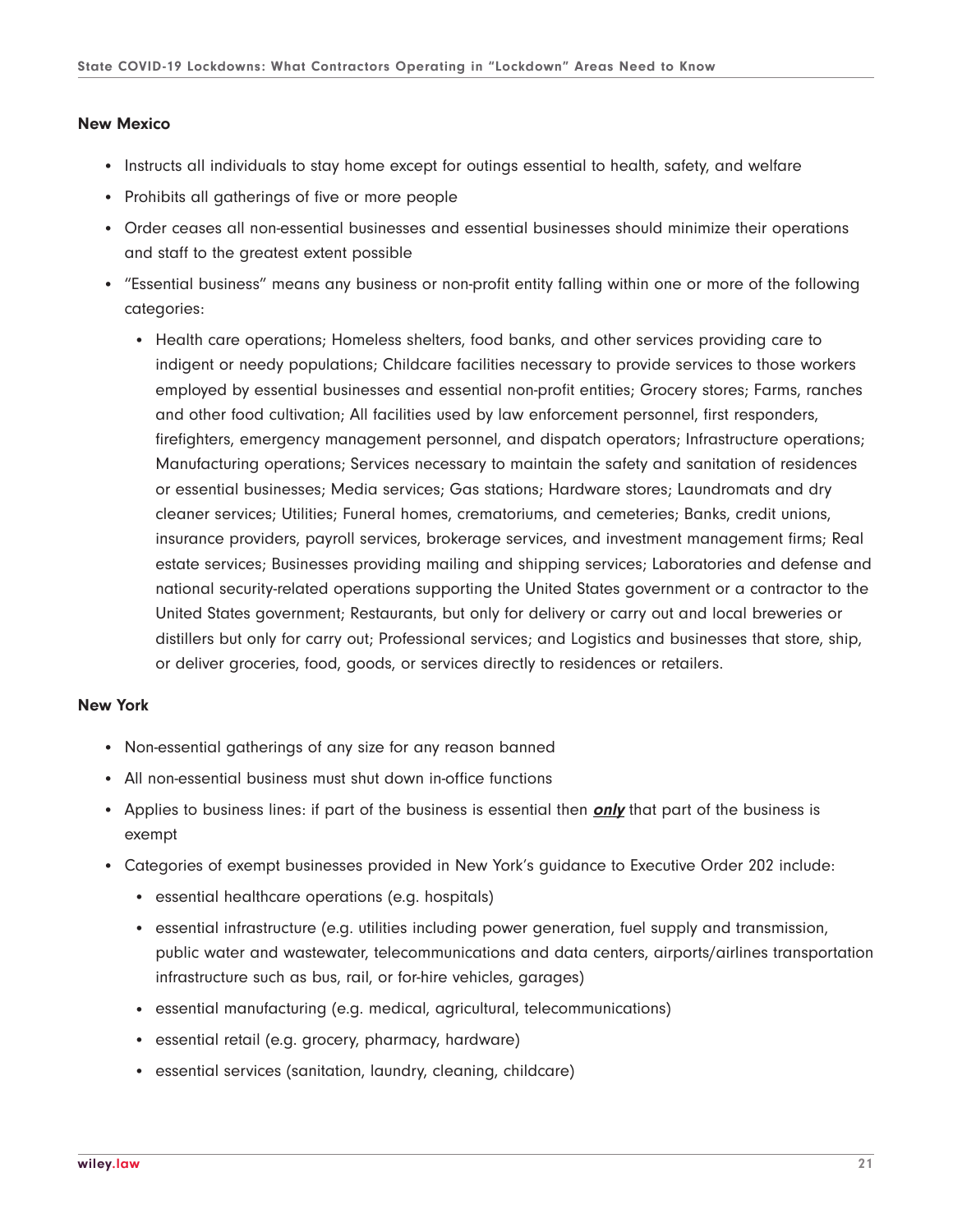- media
- financial institutions
- social services (e.g. shelters, food banks)
- construction
- defense and national security operations supporting the U.S. Government or a contractor to the U.S. Government
- public safety and security
- government support (e.g. logistics, technology support, other support for essential government services)
- single occupant businesses (e.g. gas stations)
- An application process has been established to request designation as essential for business not listed in the order. The application requires a description of the business at the location seeking the designation and must be submitted under penalty of perjury.

### **North Carolina**

- Orders people to stay at home for 30 days
- Prohibits gatherings of more than 10 people
- Only permits leaving home and traveling for essential activities
- Ceases all operations of non-essential businesses, not including minimum basic operations and working from home
- Provides for essential businesses to continue to operate while prioritizing social distancing measuresincluding:
	- CISA List
	- Restaurants that provide take-out, drive-thru, or delivery
	- Grocery stores
	- ABC stores and beer and wine stores
	- Doctors and other healthcare providers
	- Pharmacies
	- Hardware stores
	- Post offices
	- Office supply stores
	- Gas stations and convenience stores
	- Veterinarians and pet supply stores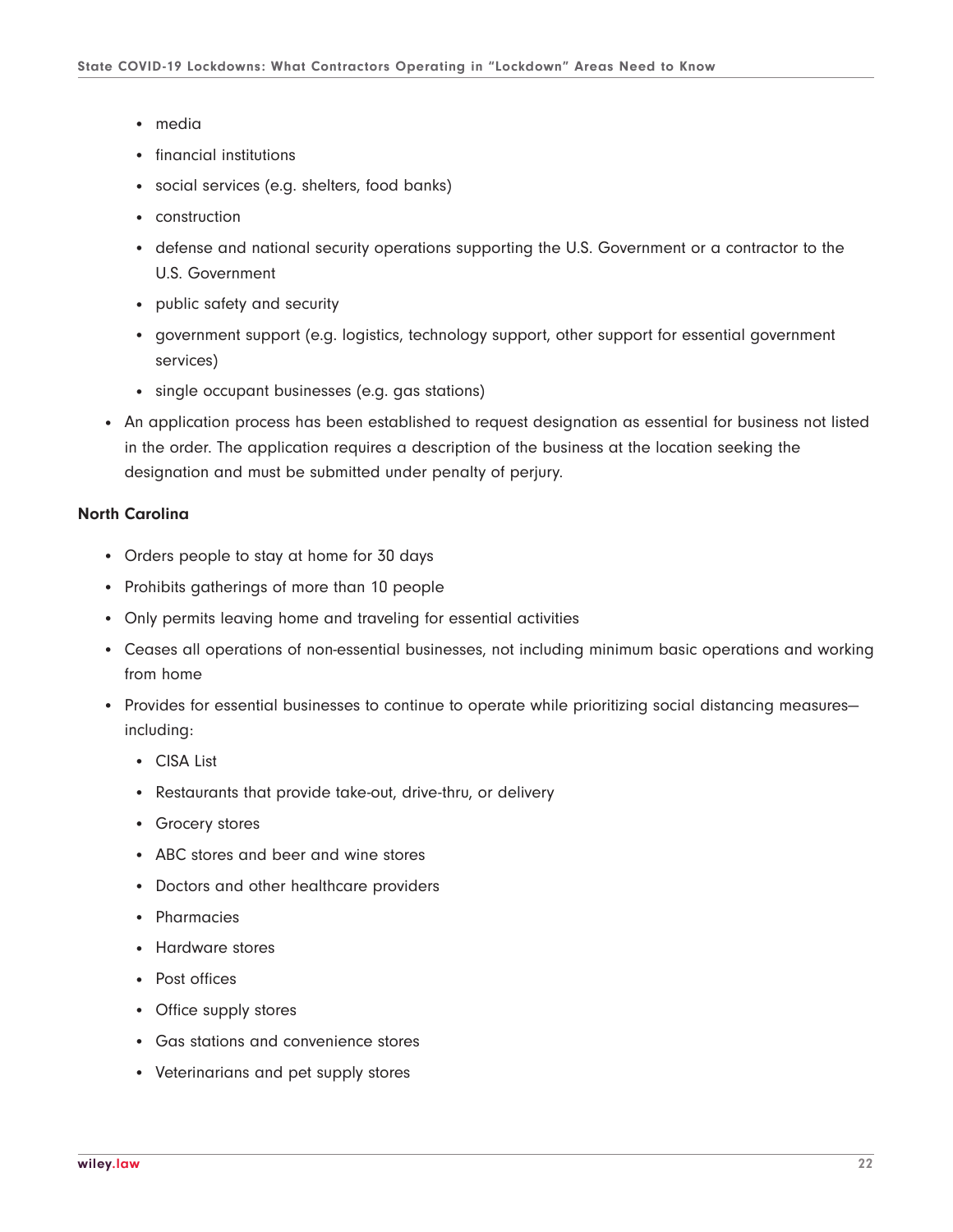- Hotels, airlines, buses, taxis, and rideshare services
- Places of worship

## **Ohio**

- Orders everyone to stay home and prohibits travel except for Essential Activities, Health Care and Public Health Operations, Human Services Operations, Essential Infrastructure, Essential Government Functions, or to operate Essential Businesses and Operations
	- Essential Activities: obtaining necessary health and safety activities, obtaining necessary supplies and services, socially distant recreation, care of others
	- Healthcare and Public Health Operations: includes hospitals, medical manufacturers, logistics, and research and development
	- Human Services Operations: includes homeless shelters and foodbanks
	- Essential Infrastructure: including construction, food production and distribution, storage facilities, utilities, sanitation, telecommunications, and cybersecurity operations
	- Essential Government Functions: public safety, courts, military, housing and shelter
	- Essential Businesses and Operations:
		- those needed to maintain continuity of operations of the "federal critical infrastructure sectors" as defined by CISA,
		- stores selling groceries and pharmacies
		- charitable social services
		- media and First Amendment protected speech
		- gas stations and transportation infrastructure
		- financial institutions
		- hardware and supply stores
		- construction essential for residences, Essential Activities, and Essential Businesses and **Operations**
		- mail and package services
		- educational institutions providing distance learning, critical research, or other essential functions
		- manufacturing, distribution, and supply chain of essential supplies, including agriculture and food processing
		- professional services (legal, accounting, real estate, insurance)
- The order does not provide a mechanism for applying to be designated as essential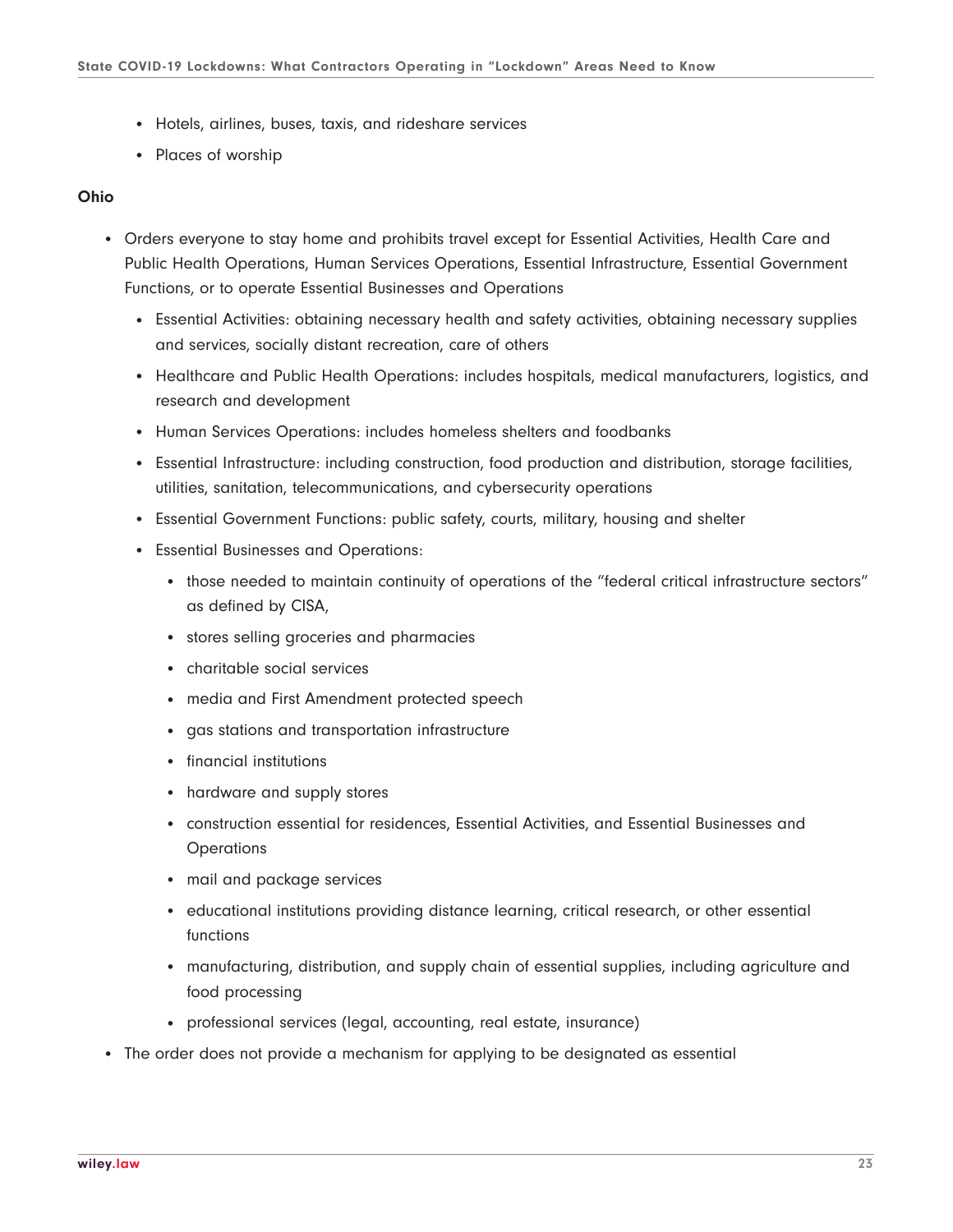#### **Oregon**

- Orders everyone to stay home to the maximum extent possible
	- Prohibits all nonessential social and recreational gatherings, regardless of size
	- Can go outside for recreational activities as long as maintaining social distancing
- Orders closing of all retail businesses in which close personal contact is difficult to avoid, such as barber shops, arcades, gyms, and theaters.
- Businesses that are not closed by the order must implement social distancing policies in order to remain open
	- Focuses on listing which businesses must close instead of defining businesses that can stay open

#### **Pennsylvania**

- Gatherings of more than 10 encouraged to be postponed
- Freedom to travel remains, but residents encouraged to avoid nonessential travel
- All "non-life sustaining businesses" must close in-person locations, except gas stations, food retailers, and transportation companies
- ●
- The Order includes an attachment of those industries deemed to be "life sustaining"
- List of life-sustaining businesses is intended to closely reflect list of businesses CISA defined as needed to maintain continuity of operations of the "federal critical infrastructure sectors"
- Enforcement actions will be taken against businesses that do not comply
- Waiver applications can be submitted requiring a statement of why the business is "life-sustaining," what plans are in place to mitigate COVID-19, and how many employees will be working at the requested waiver location

#### **Rhode Island**

- Requires residents to stay home unless traveling to work, traveling for medical treatment, exercising, or obtaining necessities
- Prohibits gatherings of more than five people
- Closes all non-critical retail businesses in-person operations
- Critical retail businesses include, but are not limited to, food and beverage stores (e.g., supermarkets, liquor, specialty food, and convenience stores, farmers' markets, food banks and pantries), pharmacies and medical supply stores, compassion centers, pet supply stores, printing shops, mail and delivery stores and operations, gas stations, laundromats, electronics and telecommunications stores, office supply, industrial and agricultural/seafood equipment and supply stores, hardware stores, funeral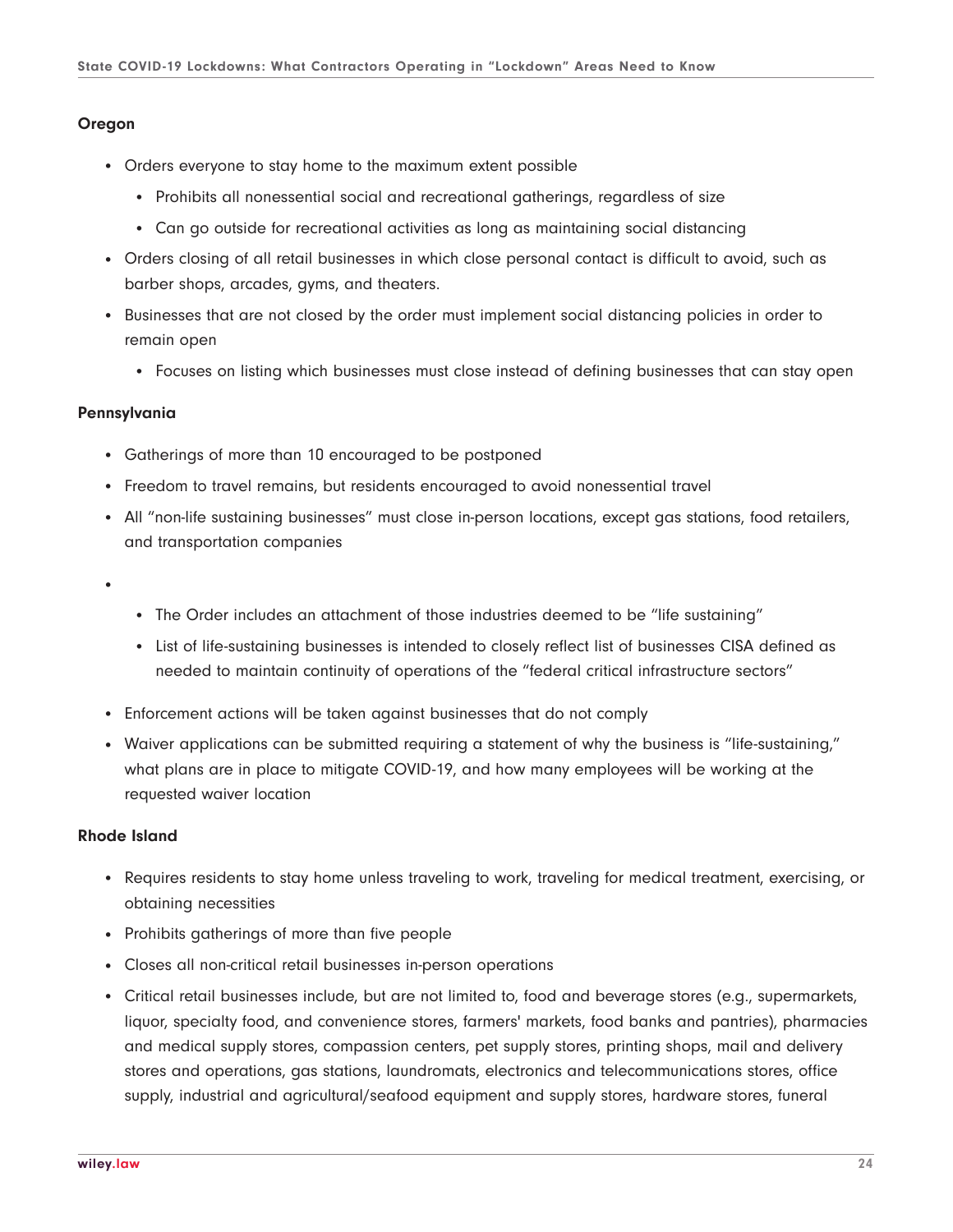homes, auto repair and supply, banks and credit unions, firearms stores, healthcare and public safety professional uniform stores, and other stores and businesses identified as critical by the Department of Business Regulation.

## **Tennessee**

- Orders everyone to stay at home as much as possible except when engaging in essential activity or essential services
- Prohibits any gathering over 10 people
- Closes non-essential businesses for public use
- Essential businesses include:
	- CISA List
	- Health Care and Public Health Operations; Human Services Operations; Essential Infrastructure Operations; Essential Government Functions; Food and Medicine Stores; Food and Beverage Production and Agriculture; Organizations that Provide Charitable and Social Services; Religious and Ceremonial Functions; Media; Gas Stations and Businesses Needed for Transportation; Financial Institutions and Insurance Entities; Hardware and Supply Stores; Critical Trades; Mail, Post, Shipping, Logistics, Delivery, and Pick-up Services; Educational Institutions; Laundry Services; Restaurants for Off-Premises Consumption; Supplies to Work from Home; Supplies for Essential Businesses and Operations; Transportation; Home-based Care and Services; Residential Facilities and Shelters; Professional Services; Manufacturing, Distribution and Supply Chain for Critical Products and Industries; Hotels and Motels; and Funeral Services

# **Vermont**

- Orders everyone to stay at home
	- Leaving only for essential reasons such as: personal safety; groceries or medicine; curbside pick-up of goods, meals, or beverages; medical care; exercise; care of others; and work, as set forth further below. Vermonters shall significantly restrict normal activities outside the home or place of residence, consistent with CDC guidance, to help stop the spread of the virus.
- Closes all businesses not considered critical to public health and safety, as well as economic and national security shall remain in operation
- Critical businesses include:
	- Health care operations; law enforcement; critical infrastructure; construction; critical manufacturing; retail serving basic human needs; fuel products and supply; hardware stores; transportation and agriculture sectors; trash collection; agriculture and farms; lodging; mailing and shipping; news media; banks and related financial institutions; providers of necessities and services to economically disadvantaged populations; and other vendors of technical, security, logistics,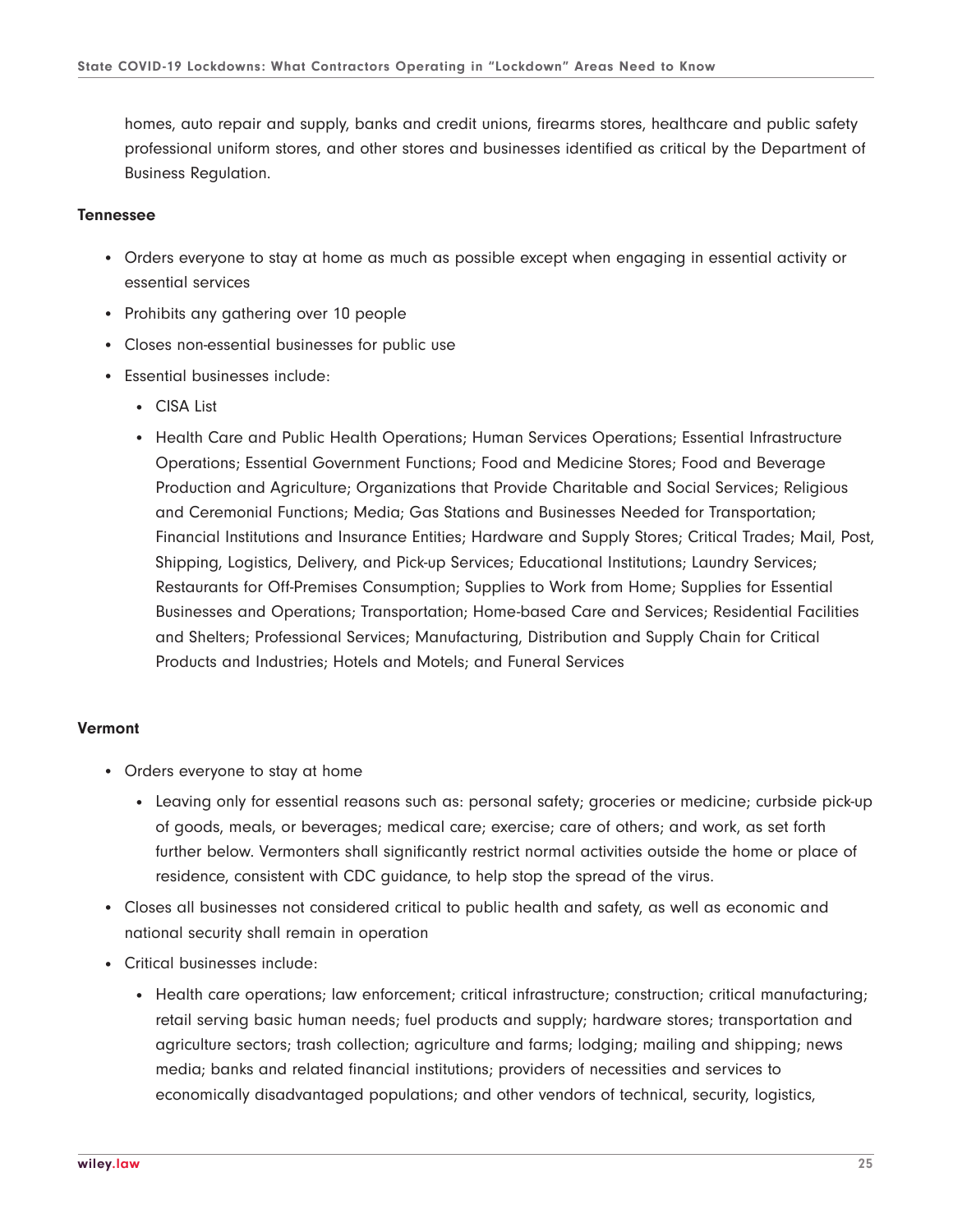custodial, and equipment repair and maintenance services.

# **Virginia**

- Issues a stay-at-home order that allows people to leave their homes to obtain food, exercise, supplies, or medical care
- Closes Virginia's beaches to everything but exercising and fishing. Closes campgrounds.
- Prohibits all public and private in person gatherings of 10 or more individuals
- Closes all public access to recreational and entertainment businesses
- Closes all businesses that cannot adhere to the 10 patron limit
	- Restaurants, dining establishments, food courts, breweries, microbreweries, distilleries, wineries, tasting rooms, and farmers markets may continue to offer delivery and take-out services.
- Essential retail businesses may remain open during their normal business hours. Such businesses are:
	- Grocery stores, pharmacies, and other retailers that sell food and beverage products or pharmacy products, including dollar stores, and department stores with grocery or pharmacy operations;
	- Medical, laboratory, and vision supply retailers;
	- Electronic retailers that sell or service cell phones, computers, tablets, and other communications technology;
	- Automotive parts, accessories, and tire retailers as well as automotive repair facilities;
	- Home improvement, hardware, building material, and building supply retailers;
	- Lawn and garden equipment retailers;
	- Beer, wine, and liquor stores;
	- Retail functions of gas stations and convenience stores;
	- Retail located within healthcare facilities;
	- Banks and other financial institutions with retail functions;
	- Pet and feed stores;
	- Printing and office supply stores; and
	- Laundromats and dry cleaners.

#### **Washington**

- Prohibits anyone from leaving their home or place of residence except: (1) to conduct or participate in essential activities, and/or (2) for employment in essential business services
- Closes all non-essential business and all essential businesses are encouraged to remain open and maintain operations, but must establish and implement social distancing and sanitation measures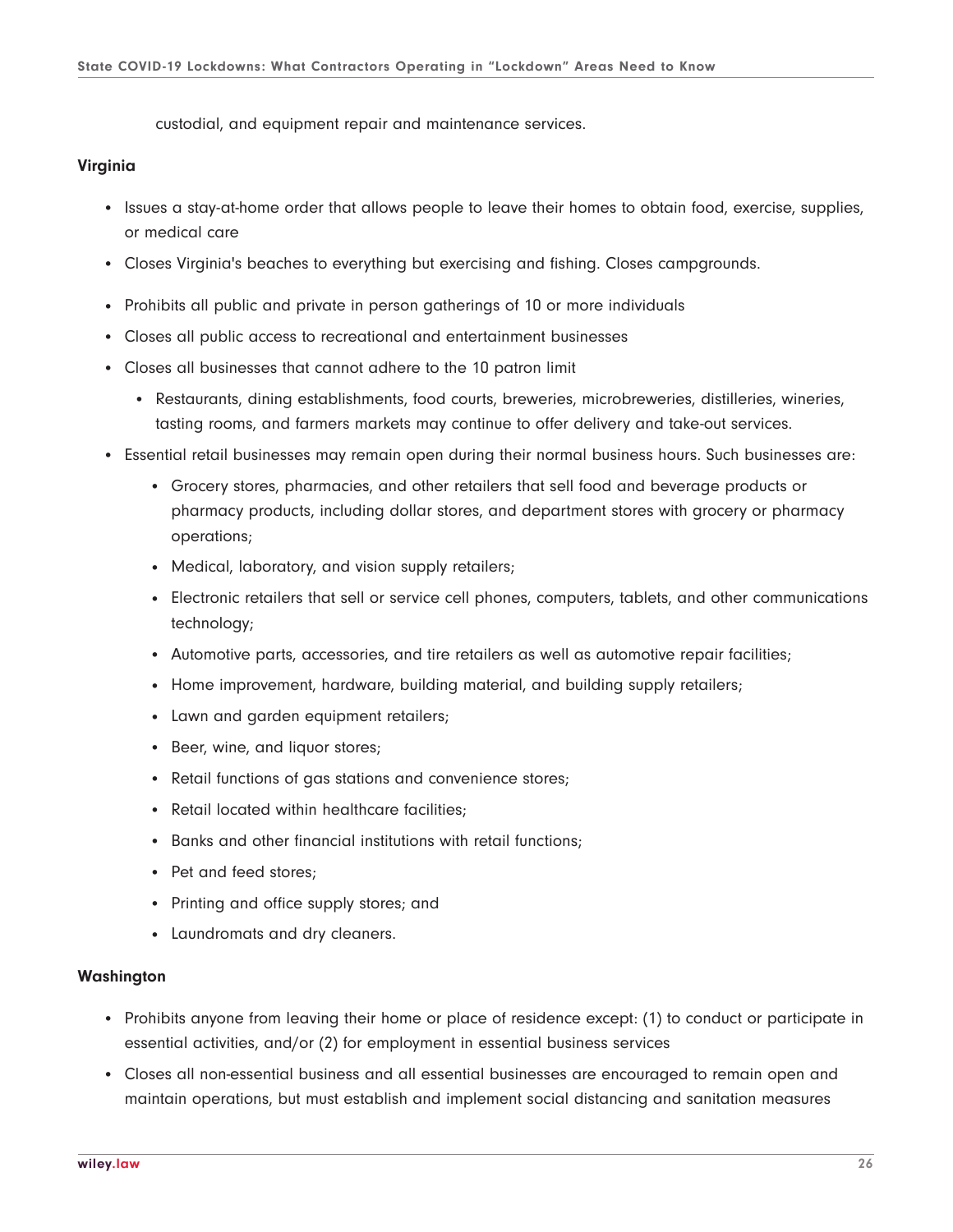- Essential activities permitted are limited to the following:
	- Obtaining necessary supplies and services for family or household members and pets.
	- Engaging in activities essential for the health and safety of family, household members and pets.
	- Caring for a family member, friend, or pet in another household or residence, and to transport a family member, friend, or their pet for essential health and safety activities, and to obtain necessary supplies and services.
	- Engaging in outdoor exercise activities but only if appropriate social distancing practices are used.
- Essential businesses are in the following sector:
	- Healthcare/public health
	- Emergency services sector
	- Food and agriculture
	- Energy
	- Water and wastewater
	- Transportation and logistics
	- Communications and IT
	- Other community-based government operations and essential functions
	- Critical manufacturing
	- Hazardous materials
	- Financial services
	- Chemical
	- Defense industrial base

# **Washington, DC**

- Closes all nonessential businesses
- Prohibits any gatherings larger than 10 people
- Essential businesses, which may remain open, include:
	- Healthcare and public health operations
	- Essential infrastructure
	- Food and household products and services
	- Social services providing the necessities of life
	- Communications and IT
	- Energy and automotive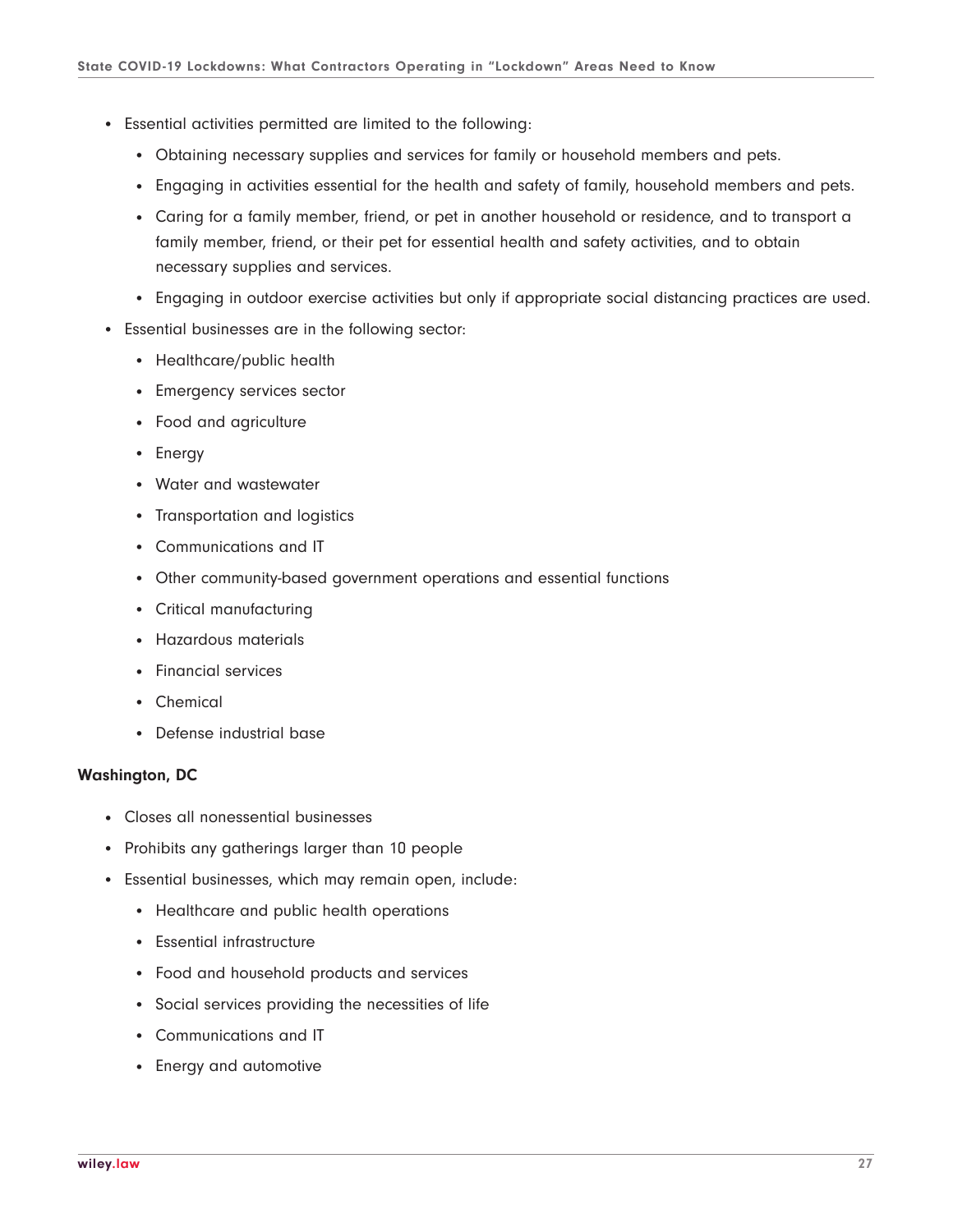- Financial services
- Educational institutions
- Transportation and logistics
- Construction and building trades
- Housing and living facilities
- Professional services
- Childcare facilities

#### **West Virginia**

- Issues an order to stay-at-home and directs residents to only leave for an essential activity, which includes:
	- Obtaining food, medicine, and similar goods
	- Obtaining non-elective medical care and treatment
	- Going to and from essential workplace
	- Going to and from the home of a family member
	- Going to and from the home of another individual who is entitled to visitation
	- Going to and from a place of worship
	- Engaging in an outdoor activity
- Prohibits any gathering larger than 10 people
- Closes all nonessential businesses and operations
- Essential businesses include:
	- CISA critical infrastructure; Healthcare, public health operations, and health insurance companies; Grocery stores and pharmacies; Food, beverage, and agriculture; Essential governmental functions; Human services organizations and childcare facilities and providers; Essential infrastructure; Coal mining and coal-fired electric generation facilities; Manufacture, distribution, and supply chain for critical products and industries; Transportation and travel related businesses and gas stations; Financial and insurance institutions; Hardware and supply stores; Critical trades; Mail, post, shipping, logistics, delivery, and pick-up services; Religious entities; Educational institutions; Laundry services; Supplies to work from home; Supplies for essential businesses and operations; Homebased care and services; Residential facilities and shelters; Professional services; Media; Hotels and motels; Funeral services

# **Wisconsin**

• Orders all individuals to stay at home except when leaving for the following: